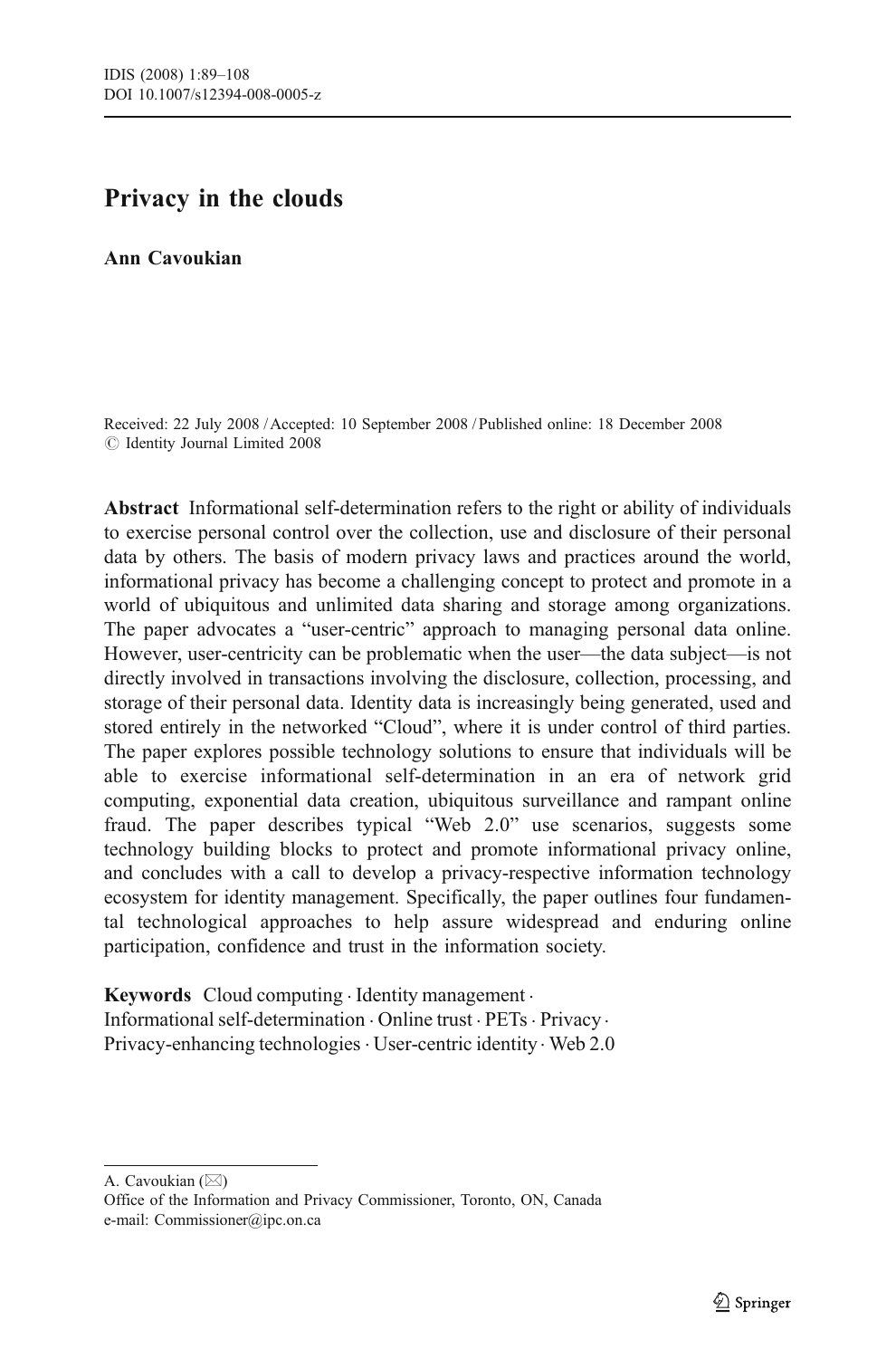### Introduction

Informational self-determination refers to the right or ability of individuals to exercise personal control over the collection, use and disclosure of their personal information by others.<sup>1</sup> It forms the basis of modern privacy laws and practices around the world.

All organizations that collect and use personal data of individuals must accommodate the legitimate interests of these individuals. Organizations can do this, for example, by being open and accountable about their data management practices, by seeking informed consent from individuals, and by providing them with credible access and redress mechanisms. Beyond personal privacy, at stake is the confidence and trust of all individuals, consumers, and citizens in today's evolving information society.

At the Office of the Information and Privacy Commissioner of Ontario (IPC), we have long advocated a strong role for individuals to manage their personal information, They can do this by exercising their privacy rights under Ontario law, by becoming better informed about privacy risks and choices, and by using privacyenhancing technologies (PETs). PETs empower individuals in many ways; they can minimize the disclosure and (mis)use of personal data, and help secure that data from unauthorized use by others.

Informational self-determination has become a challenging concept to promote and to protect in a world of ubiquitous and unlimited data passing from individuals to organizations, between individuals, and among organizations world-wide. The "Web 2.0" participatory phenomenon is just the latest stage of an ongoing revolution in information and telecommunications technologies (ICTs) that is generating, transmitting and storing data volumes at ever-accelerating growth rates. A large majority of this data is personally identifiable; a greater and growing share is under the control of third parties, in foreign jurisdictions.<sup>2</sup> Practical obscurity—the basis for privacy norms throughout history—is fast disappearing. At the same time, accountability for irresponsible data privacy practices has become more obscure.

Thanks to the use of unique identifiers and sophisticated matching algorithms, our digital interactions and tracks are being gathered together, bit by bit, megabyte by megabyte, terabyte by terabyte, into personas, profiles and similar composite digital entities—virtual representations of us, available in a hundred thousand locations at once. Identity-based systems will provide us with extraordinary new services, new conveniences, new efficiencies, and many other undreamt benefits. At the same time, new risks and threats are emerging from this digital cornucopia. Identity fraud and theft are the diseases of the Information Age made possible by the surfeit of personal data in circulation, along with new forms of discrimination and social engineering made possible by asymmetries of data, information and knowledge.<sup>3</sup>

Personal data, be it biographical, biological, genealogical, historical, transactional, locational, relational, computational, vocational or reputational, is the stuff that

<sup>&</sup>lt;sup>1</sup> On the origins of informational self-determination, see Jóri [2007](#page-16-0) and Virtual Privacy Office [2008.](#page-16-0)

<sup>2</sup> For current statistics, see EMC-IDC Research [2008](#page-15-0).

<sup>3</sup> See Solove [2004,](#page-16-0) [2007](#page-16-0).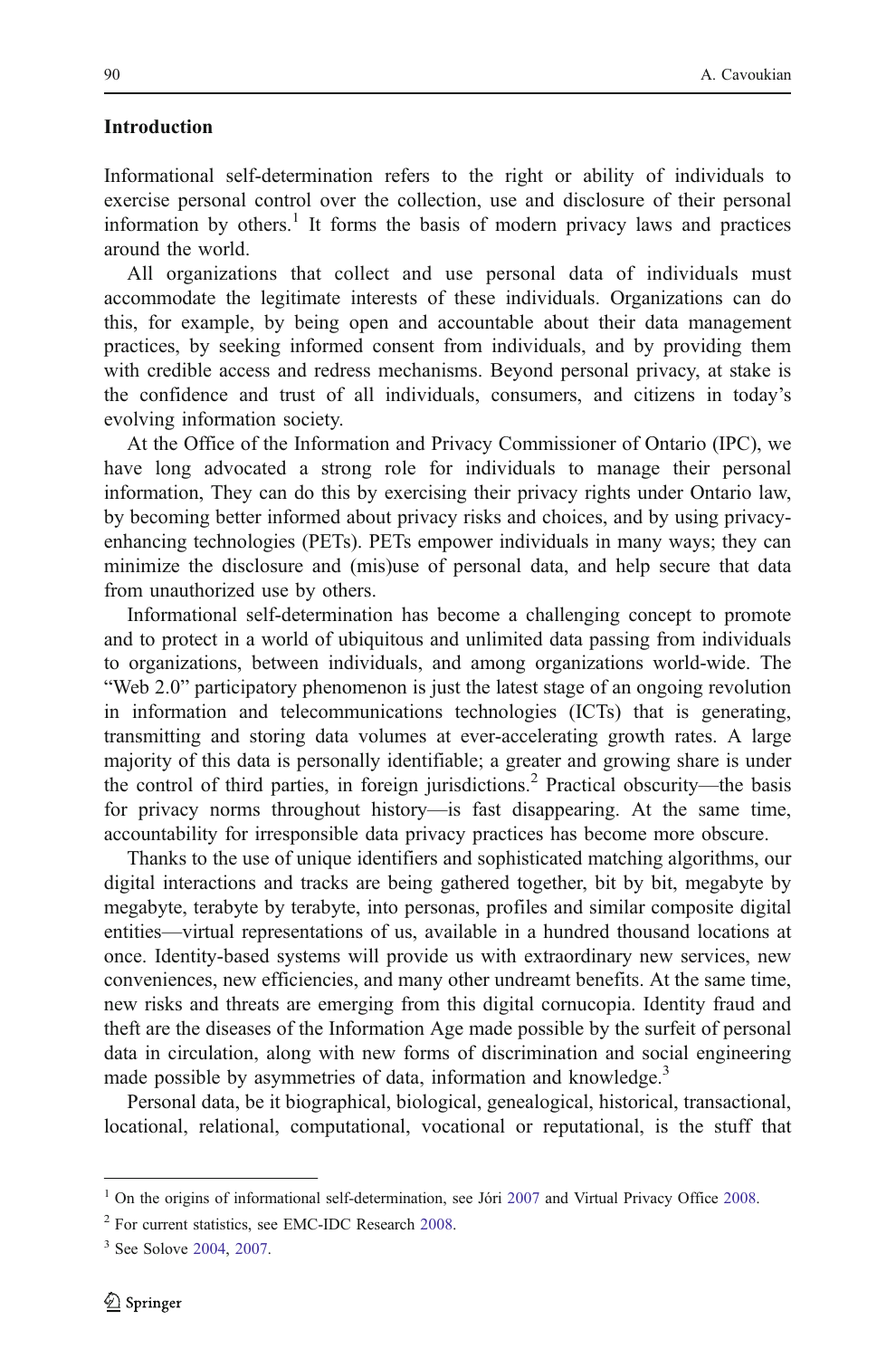makes up our modern identity. It must be managed responsibly. When it is not, accountability is undermined and confidence in our evolving information society is eroded.

It may very well be that our fundamental ideas about identity and privacy, the strategies that we have collectively pursued, and the technologies that we have adopted, must change and adapt in a rapidly evolving world of connectivity, networking, participation, sharing, and collaboration.

What will privacy mean, and how will privacy survive and hopefully thrive, as a viable human right, operational value, and critical enabling trust factor in a world where the *individual is less and less directly present* in the midst of data-rich transactions?

How will individuals exercise control over their personal data when that data is stored and processed in the Cloud<sup>4</sup>—that is, everywhere except on their own personal computing devices?

Profound and dramatic transformations and upheavals are on the way. How will privacy fare?

### The 21st century privacy challenge

The Internet has entered into a new phase. Thanks to more reliable, affordable, and ubiquitous broadband access, the Internet is no longer just a communications network. It is becoming a platform for computing—a vast, interconnected, virtual supercomputer. Many different terms have been used to describe this trend: Web 2.0<sup>5</sup>, Software as a Service (SaaS), Web Services, "cloud computing", and the Grid. Each of these terms describes part of a fundamental shift in how data are managed and processed. Rather than running software on a desktop computer or server, Internet users are now able to use the "Cloud"—a networked collection of servers, storage systems, and devices—to combine software, data, and computing power scattered in multiple locations across the network. $6,7$ 

The importance of this shift cannot be overstated. To quote Nicholas G. Carr, it "will overturn strategic and operating assumptions, alter industrial economics, upset markets and pose daunting challenges to every user and vendor. The history of the commercial application of information technology has been characterized by astounding leaps, but nothing that has come before—not even the introduction of

<sup>&</sup>lt;sup>4</sup> In telecommunications, a "cloud" is the unpredictable part of any network through which data passes between two end points. For the purposes of this paper, the term is used to refer generally to any computer, network or system through which personal information is transmitted, processed and stored, and over which individuals have little direct knowledge, involvement, or control. Cloud computing means Internet ('cloud') based development and use of computer technology. It is a style of computing where IT-related capabilities are provided "as a service", allowing users to access technology-enabled services "in the cloud" without knowledge of, expertise with, or control over the technology infrastructure that supports them. For a fuller discussion, see Wikipedia entry on "cloud computing".

<sup>5</sup> See O'Reilly [2005](#page-16-0).

<sup>&</sup>lt;sup>6</sup> See: Wired Interview [2007](#page-16-0); J. Markoff 2007; and The Economist [2006](#page-16-0).

 $7$  For a good discussion, see Carr [2008](#page-15-0).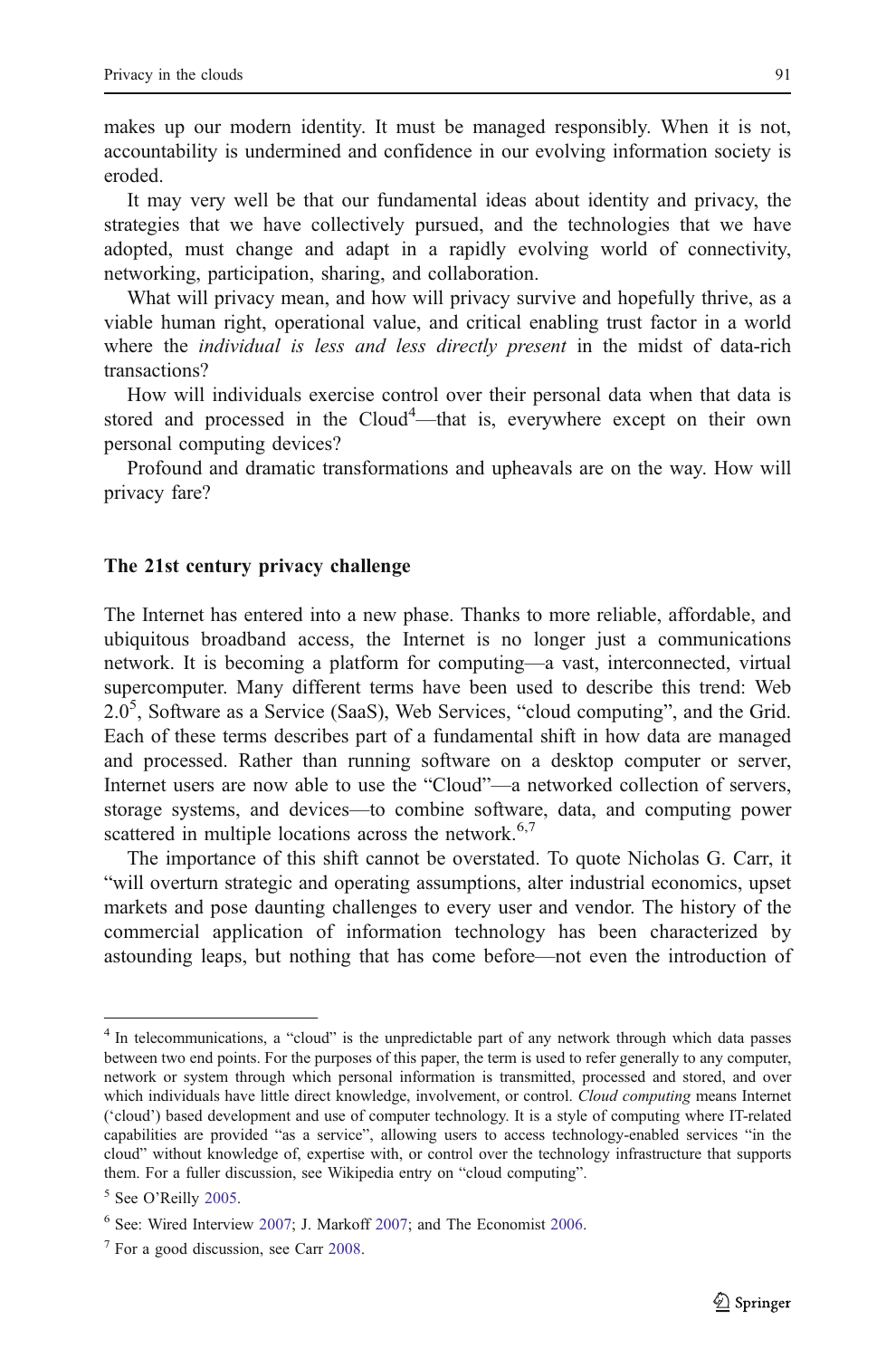the personal computer or the opening of the Internet—will match the upheaval that lies just over the horizon."<sup>8</sup>

The new digital ecosystem will also present complex security and privacy challenges.<sup>9</sup> Fundamentally, it will need to provide flexible, user-friendly ways to authenticate users. Without better management of digital identities, we will not only continue to struggle with existing problems such as identity theft, spam, malware, and cyber-fraud, we will be unable to assure individual users that they can safely migrate their critical data and applications from their own computers onto the Web. The opportunity presented by technological development will be lost.

Evolution of consumer computing

From a user's perspective, the evolution of consumer computing can be divided into three phases:

- 1. The stand-alone personal computer in which the user's operating system, word processing system, database software and data are stored on a single, easily protected machine. Examples: word processing, spreadsheets on a standalone server.
- 2. The Web in which most of the software a user needs is still on their own PC, but more and more of the data they need is found on the Internet. Example: using a Web browser to read a Web page.
- 3. "Cloud Computing" in which users rely heavily on data and software that reside on the Internet.<sup>10</sup> Examples: using Amazon's Simple Storage Service  $(S_3)$ and Elastic Computing Cloud  $(EC_2)$  to store unlimited photos on Smugmug, an online photo service; using Google Apps for Word-processing; virtual worlds such as Second Life that enable users to build 3-D environments combining Web pages and Web applications (e.g. feeding a Webcast into a virtual theatre); grid computing.

The power and promise of cloud computing

Most of the work we do with computers is still conducted using phase 1 or 2 tools, but more and more people—especially younger generations—are starting to take advantage of the power of the Cloud.<sup>11</sup> The Cloud offers them so much:

- 1. Limitless flexibility: With access to millions of different pieces of software and databases, and the ability to combine them into customized services, users are better able to find the answers they need, share their ideas, and enjoy online games, video, and virtual worlds;
- 2. Better reliability and security: Users no longer have to worry about their hard drives crashing or their laptops being stolen;

<sup>8</sup> Carr [2005,](#page-15-0) pp. 67–73.

<sup>9</sup> For a discussion see Cavoukian [2005](#page-15-0) and [2006](#page-15-0) and Cassasa-Mont et al. [2007.](#page-15-0)

 $10$  See Wilder [2006](#page-16-0).

<sup>&</sup>lt;sup>11</sup> See Grossman [2006.](#page-15-0) For stats, see: Sifry [2007](#page-16-0) and OECD [2008](#page-17-0).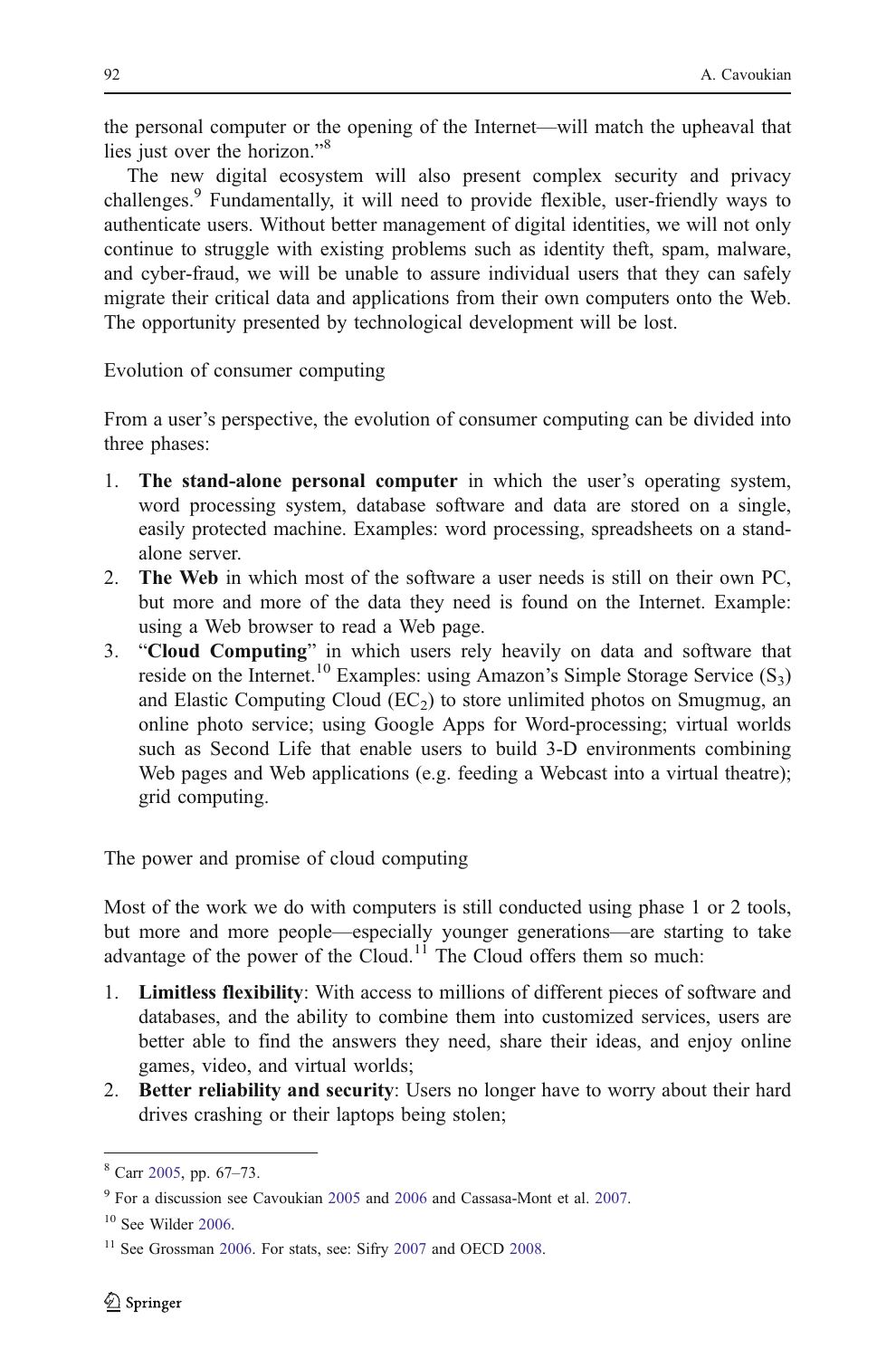- 3. Enhanced collaboration: By enabling online sharing of information and applications, the Cloud offers users new ways of working and playing together;
- 4. Portability: Users can access their data and tools wherever they can connect to the Internet; and
- 5. Simpler devices: With data and the software being stored in the Cloud, users do not need a powerful computer. They can interface using a cell phone, a PDA, a personal video recorder, an online game console, their cars, or even sensors built into their clothing.

We can only enjoy the full benefits of Cloud computing if we can address the very real privacy and security concerns that come along with storing sensitive personal information in databases and software scattered around the Internet.

Digital identity is a fundamental challenge. In phase 1 of consumer computing, users' privacy and security was largely assured by restricting physical access to the stand-alone computing devices and storage media. Identity needs were fairly minimal, consisting largely of a small handful of usernames and passwords for local systems and file access.

In phase 2 of consumer computing, users usually have to establish their identity each time they use a new Internet-based application, usually by filling out an online form and providing sensitive personal information (e.g., name, home address, credit card number, phone number, etc.). This leaves a trail of personal information that, if not properly protected, may be exploited and abused.

Identity service requirements in the cloud

Cloud computing and the exciting tools it makes possible (like virtual worlds, grid computing, and shared archives) require identity services that:

- 1. are independent of devices;
- 2. enable a single sign-on to thousands of different online services;
- 3. allow pseudonyms and multiple discrete (but valid) identities to protect user privacy;
- 4. are interoperable, based on open standards, and available in open source software (in order to maximize user choice);
- 5. enable federated identity management; and
- 6. are transparent and auditable.

This paper explores what will be possible if proper digital identity services are deployed and the full power of Cloud computing is realized. A number of scenarios are described:

- 1. an identity service that enables individuals to easily manage their own online identities and to effortlessly participate in online collaboration activities without repeated sign-ons;
- 2. an identity tool that gives users of an online dating service better privacy than is available from today's sites;
- 3. a payment system using cell phones or RFID chips that has privacy built in;
- 4. an infrastructure for electronic health records; and
- 5. an identity service for virtual worlds such as Second Life.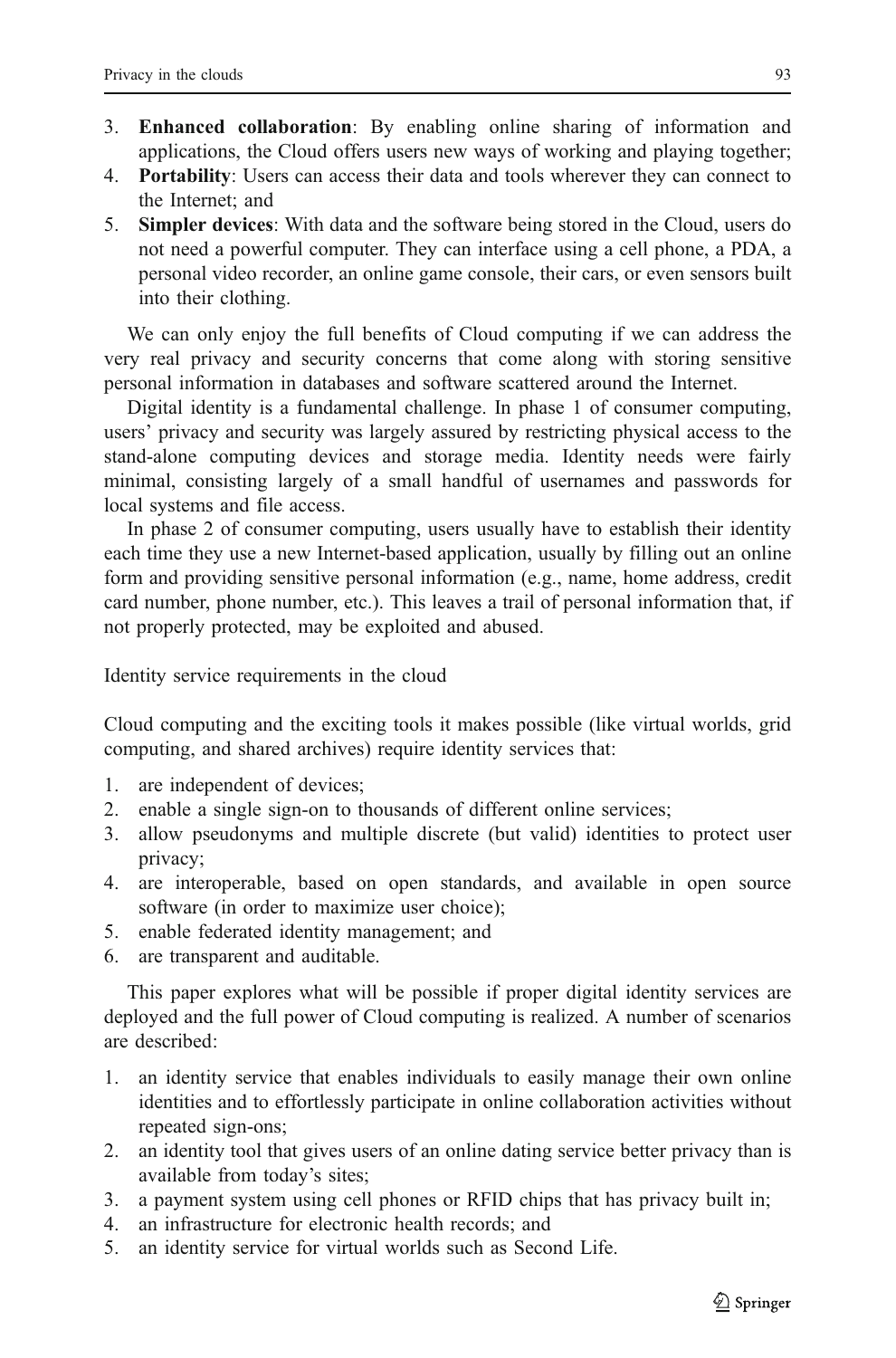The digital identity situation today

Almost all online activities, such as sending emails, filing tax declarations, managing bank accounts, buying goods, playing games, connecting to a company intranet, and meeting people in a virtual world, require identity information to be given from one party to another. Today, most users have to establish their identity each time they use a new application.

A typical Internet user has provided some type of personal information to dozens, if not hundreds, of different websites. Counting cookies and IP addresses as personal information, Internet users have left behind personally identifiable information everywhere they have been. They have left "digital bread crumbs" throughout cyberspace—and they have little idea how that data might be used or how well it is protected.<sup>12</sup>

The digital identity needs of tomorrow

What is needed is flexible and user-centric identity management. Flexible because it needs to support the multitude of identity mechanisms and protocols that exist and are still emerging, and the different types of platforms, applications and serviceoriented architectural patterns in use; user-centric because end users are at the core of identity management. Users must be empowered to execute effective controls over their personal information.<sup>13</sup>

In the future, users will not have to re-enter personal data each time that they go to a new website. Instead, by using an identity service (or two or more different ones), they will have control over who has their personal data and how it is used minimizing the risk of identity theft and fraud. Their identity and reputation will be transferable. If they establish a good reputation, for example, at an auction site, they will be able to use that fact on other sites as well. One result of this would be greater choice of online services, since users would not be locked into one service or vendor.

A truly flexible identity management system would not be limited to laptop and desktop computers; it would work on cell phones, personal digital assistants, smart cards, sensors, consumer electronics like video recorders and online game consoles any way that a user might touch the Internet. This approach to digital identity will unleash the full potential of the Cloud, enabling users to seamlessly tap into and combine a wide range of online services.

### Case studies

1. The "Live Web"

The Internet has become a vastly more connected and interactive place for millions of people to spend their time. By any measurement index—growth in

<sup>12</sup> See Story [2008](#page-16-0) and O'Harrow [2006](#page-16-0).

<sup>&</sup>lt;sup>13</sup> For a discussion of the need for a globally interoperable "identity metasystem" see Cavoukian [2006.](#page-15-0)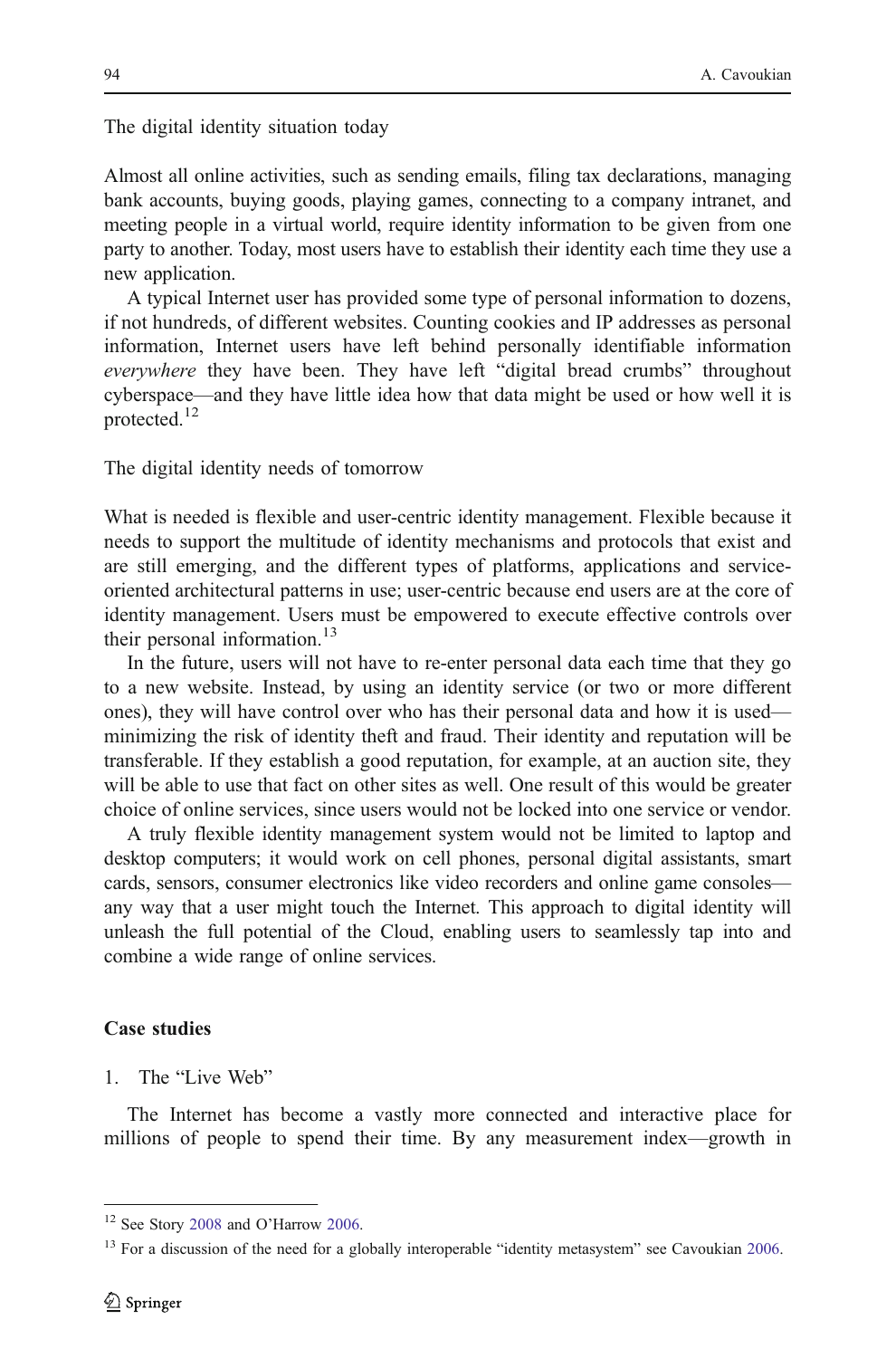'blogs', collaborative wikis, mash-ups, and online social networks—the phenomenon of the "participatory Web" is transforming our lives with virtually limitless opportunities to become engaged, customize experiences, and find our own individual public voices.

This proliferation of online activity requires sound identity management. With the increased use of the Internet to conduct business and the rise of new types of online interactions, such as social networking and user-generated content, innovative kinds of digital identifier technologies are necessary to sustain the "open Web." Online users need to securely manage their multiple accounts and passwords across multiple domains, without fear of surveillance and profiling.

In order to facilitate this, OpenID, developed by an open community, is free "user-centric" digital identity technology that simplifies the online user experience by reducing the complexity of managing dozens, even hundreds of user names and passwords across Internet sites, and providing greater control over the personal information users are required to share with websites when they sign in.

OpenID enables individuals to convert one of their already existing digital identifiers—such as their personal blog's URL—into an OpenID account, which can then be used as a log-in at any website supporting OpenID.<sup>14</sup>

Today, more than 10,000 websites support OpenID log-ins, and an estimated 350 million OpenID-enabled URLs currently exist.<sup>15</sup>

For online businesses, these efforts can lower password and account management costs, help reduce the overall risks of security breaches by limiting the amount of customer personal information they need to store and protect, and increase both new and return user traffic by lowering the barriers to website entry and re-entry.

#### 2. Online Dating

An online dating service matches people together based on their personal interests and preferences using some sophisticated matching algorithms. The matching algorithm needs a good deal of personal data in order to work, and therefore users of those dating services need strong assurances that their information will be treated with respect and used only for the intended and agreed-upon purposes.

Even if a user agrees to receive marketing emails from third parties, for example, they may nonetheless want to be certain that their personal details will not be given to those third parties. For instance, someone who is overweight may not wish to receive marketing e-mails from makers of "full-size" clothing.

To protect privacy, dating services could allow their clients to use pseudonyms rather than their real names. The dating service has no business need to know the real identities of their customers, other than their need to get paid, which could be done through a pre-paid or cash-like service.

Today, customers of dating services can claim almost any attribute, and nothing prevents "devils" from impersonating "angels". With better digital identity management, the dating service would be able to accept third-party certified attributes, without customers running the risk that the certificates would reveal their real names to the

<sup>14</sup> See: [www.openid.net](http://www.openid.net) and <http://en.wikipedia.org/wiki/Openid>.

<sup>15</sup> Details at [http://openid.net/wp-content/uploads/2008/03/openid-final-press-release-20080207.doc.](http://openid.net/wp-content/uploads/2008/03/openid-final-press-release-20080207.doc)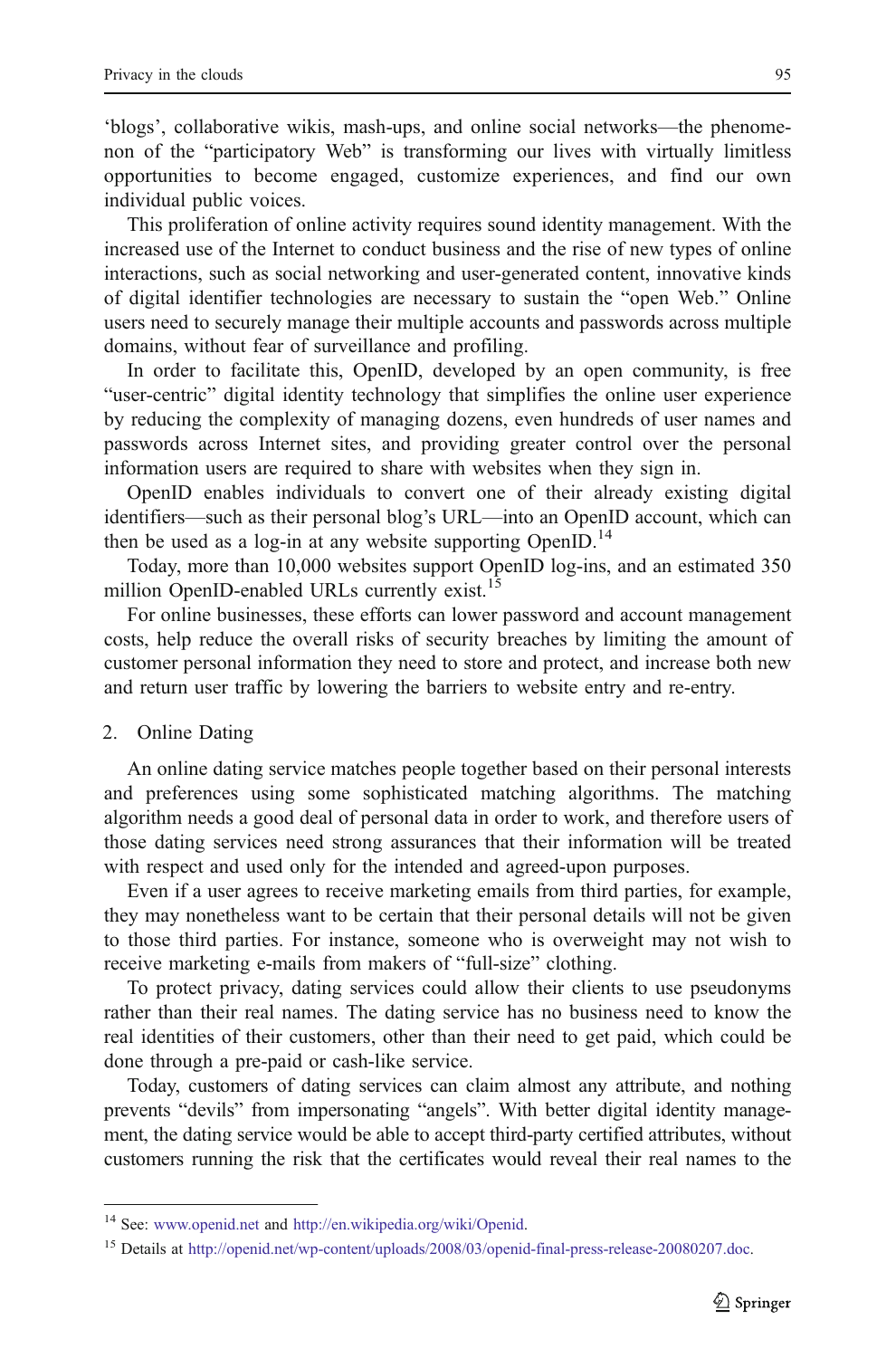service. For instance, a certified date of birth might give a higher rank in the matchmaking algorithms than an uncertified one. A certificate that a customer is not listed in a certain blacklist might be mandatory for certain dating services. Such an approach would reduce the risk of misrepresentation and increase the level of trust, without impacting on privacy.

When customers finally get introduced to each other, they could potentially use the identity management mechanisms to establish increasing trust in each other in a multiround "game", checking each others' attributes in the safety and privacy of their homes. They could even ask each other questions like "are you younger than me?" and so on, without having to reveal their actual birthdays, but rather, just a birth year or range.<sup>16</sup>

#### 3. Cell Phone Payments and Location-Dependent Services

One very promising development in the cell phone industry is the deployment of cell phones as "digital wallets" that can be used to transfer and store money, pay parking meters and vending machines, and eventually act as a kind of a credit card.<sup>17</sup> Privacy concerns, however, are a major barrier to the adoption of this technology.

Many consumers are already uncomfortable knowing that credit card companies can compile a detailed record of their spending behavior. With electronic wallets, it is conceivable that your cellular phone provider would not only know when, where, and how you were spending your money, but by tracking others' electronic wallets, they could know who you were with when you spent it (at a restaurant or a hotel, for instance).

User-centric identity management would allow the users of an "electronic wallet" to use a digital identity service to authenticate themselves, without revealing their actual identity to either vendors or network providers.

### 4. Health Care Records

Some of the most sensitive personal information about us is associated with the medical services and medications we use. Yet today, that personal information is scattered in dozens of different locations including doctors' offices, pharmacies, insurance companies, and our places of employment.

One of the biggest barriers to the widespread adoption of electronic health records has been the concern of patients that their data in such records will be misused or stolen. We have already seen too many examples of sensitive medical or drug data being used for inappropriate or unauthorized purposes.<sup>18</sup>

User-centric identity management could ensure that someone's real name (and the personal data that could be used to infer who they are) would be protected and kept separate from the details of their medical records, insurance claims, and drug

<sup>&</sup>lt;sup>16</sup> Exciting work on minimal disclosure tokens is being carried out under the IDEMIX (Identity mixing) project at: <www.zurich.ibm.com/pri/projects/idemix.html> and [www.zurich.ibm.com/news/07/idemix.html](http://www.zurich.ibm.com/news/07/idemix.html) and also by Credentica's U-Prove product at <www.credentica.com> and and [www.emediawire.com/releases/](http://www.emediawire.com/releases/2007/2/emw504697.htm) [2007/2/emw504697.htm.](http://www.emediawire.com/releases/2007/2/emw504697.htm)

<sup>17</sup> See, for example, M-Alliance payment solutions at: [http://cordis.europa.eu/ictresults/index.cfm/section/](http://cordis.europa.eu/ictresults/index.cfm/section/news/tpl/article/BrowsingType/Features/ID/551) [news/tpl/article/BrowsingType/Features/ID/551](http://cordis.europa.eu/ictresults/index.cfm/section/news/tpl/article/BrowsingType/Features/ID/551) and mPayment service offerings at: [www.netsize.com/](http://www.netsize.com/products/mpayment.aspx) [products/mpayment.aspx](http://www.netsize.com/products/mpayment.aspx) and Diversinet products and services at: [www.diversinet.com](http://www.diversinet.com).

<sup>&</sup>lt;sup>18</sup> A comprehensive list of breaches is maintained at the Data Loss Archive and Database at: [http://](http://attrition.org/dataloss/) [attrition.org/dataloss/.](http://attrition.org/dataloss/)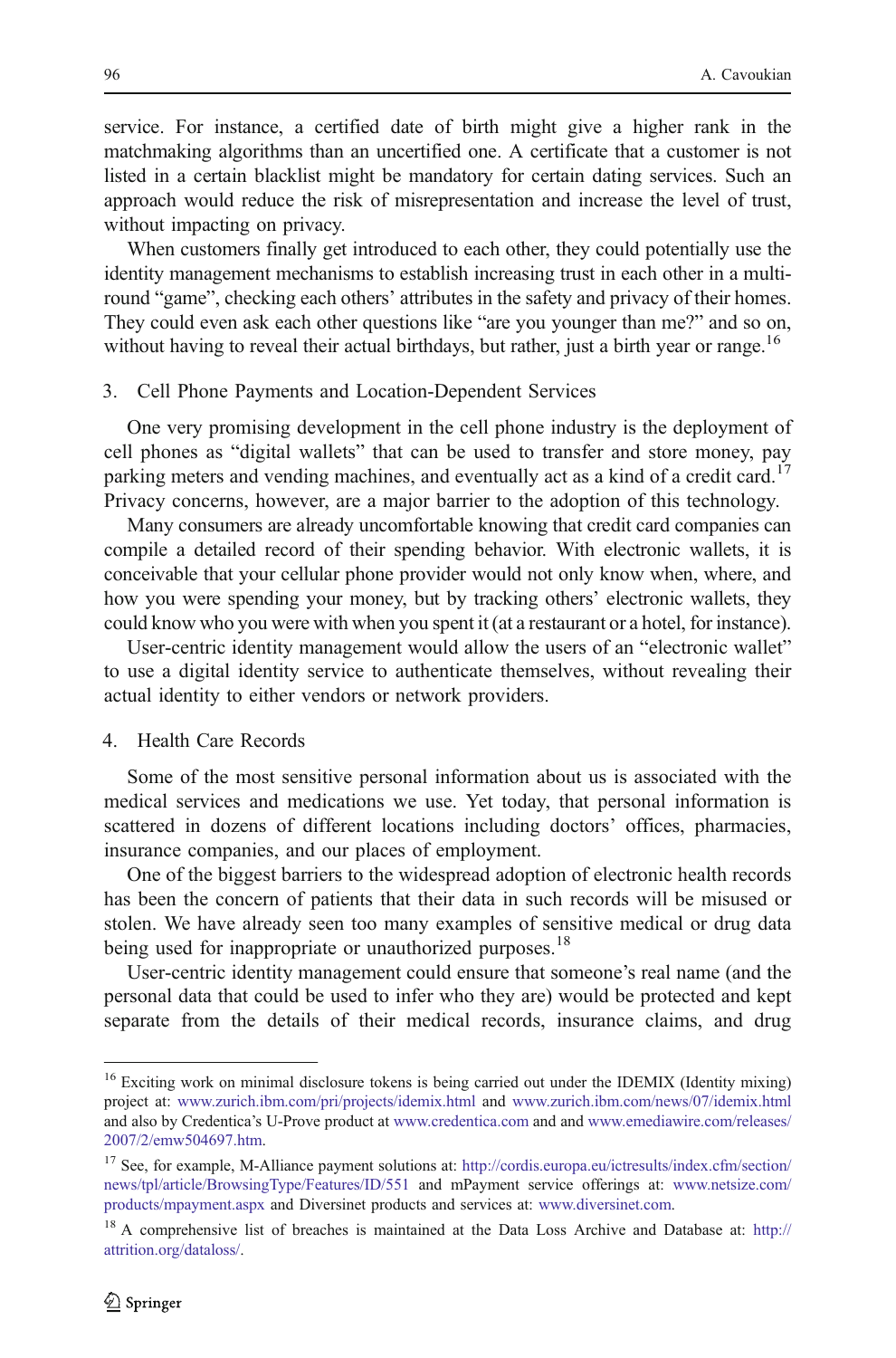prescriptions. It would also enable a patient to use an online portal with a federated identity system to quickly and safely access their medical information, whether it is stored at their doctor's office, their pharmacy, or their insurance company. Perhaps most importantly, there would be the ability to audit these records and determine where personal data is stored, how it is protected, and who has had access to it.<sup>19</sup>

### 5. Identity and Trust in Virtual Worlds

Over the past years, there have been a number of press reports on virtual worlds such as Second Life and There.com, and online games such as World of Warcraft.<sup>20</sup> Millions of people are spending hours a week in these immersive, three-dimensional online environments, finding new ways to collaborate, play games, and share information. Virtual economies are also developing as inhabitants of these virtual worlds buy and sell virtual goods and services, exchanging millions of real dollars every year.<sup>21</sup>

Unfortunately, there are currently no effective means for managing identity and security in most virtual worlds. As a result, it is difficult to prevent disruptive behavior or inappropriate postings by anonymous users who may appear and quickly disappear. This lack of security and trust is slowing the development of serious business applications in virtual worlds.

User-centric identity management could provide an effective way to build trusted communities in the virtual world. For instance, parents could rest assured that when their children went online to play in a virtual world for kids, every other person there had been properly authenticated and was really a "child".

One of the most exciting reasons for the phenomenal growth of virtual worlds like Second Life is that they allow users to create new services and to "plug in" applications from elsewhere on the Web. With user-centric identity management, you could establish your identity once and then be able to use the full range of services in a virtual world. And an identity established in Second Life could then be transferable into another virtual world. But you would not have to share your personal information in any other "world" unless you chose to.

### Creating a user-centric identity management infrastructure

The goals of a flexible, user-centric identity management infrastructure must be to allow the user to quickly determine what information will be revealed to which parties and for what purposes, how trustworthy those parties are and how they will handle the information, and what the consequences of sharing their information will

<sup>&</sup>lt;sup>19</sup> For an account of the potential problems associated with health records, see World Privacy Forum [2008](#page-16-0). For principled approaches to building privacy into health record systems, see Center for Democracy and Technology [2008](#page-15-0) and also Markle Foundation Connecting for Health [2008.](#page-16-0)

<sup>20</sup> <www.secondlife.com> and <www.there.com> and [www.worldofwarcraft.com](http://www.worldofwarcraft.com).

<sup>&</sup>lt;sup>21</sup> See: U.S. Congress [2008,](#page-16-0) Subcommittee on Telecommunications and the Internet; Duranske [2008](#page-15-0) and Noguchi [2005](#page-16-0). Lawrence Lessig ([2006\)](#page-16-0) had much to say about virtual worlds in Code Version 2.0. For an interesting discussion about the identities of corporate avatars, see Ian Kerr and Bornfreund [2005](#page-16-0).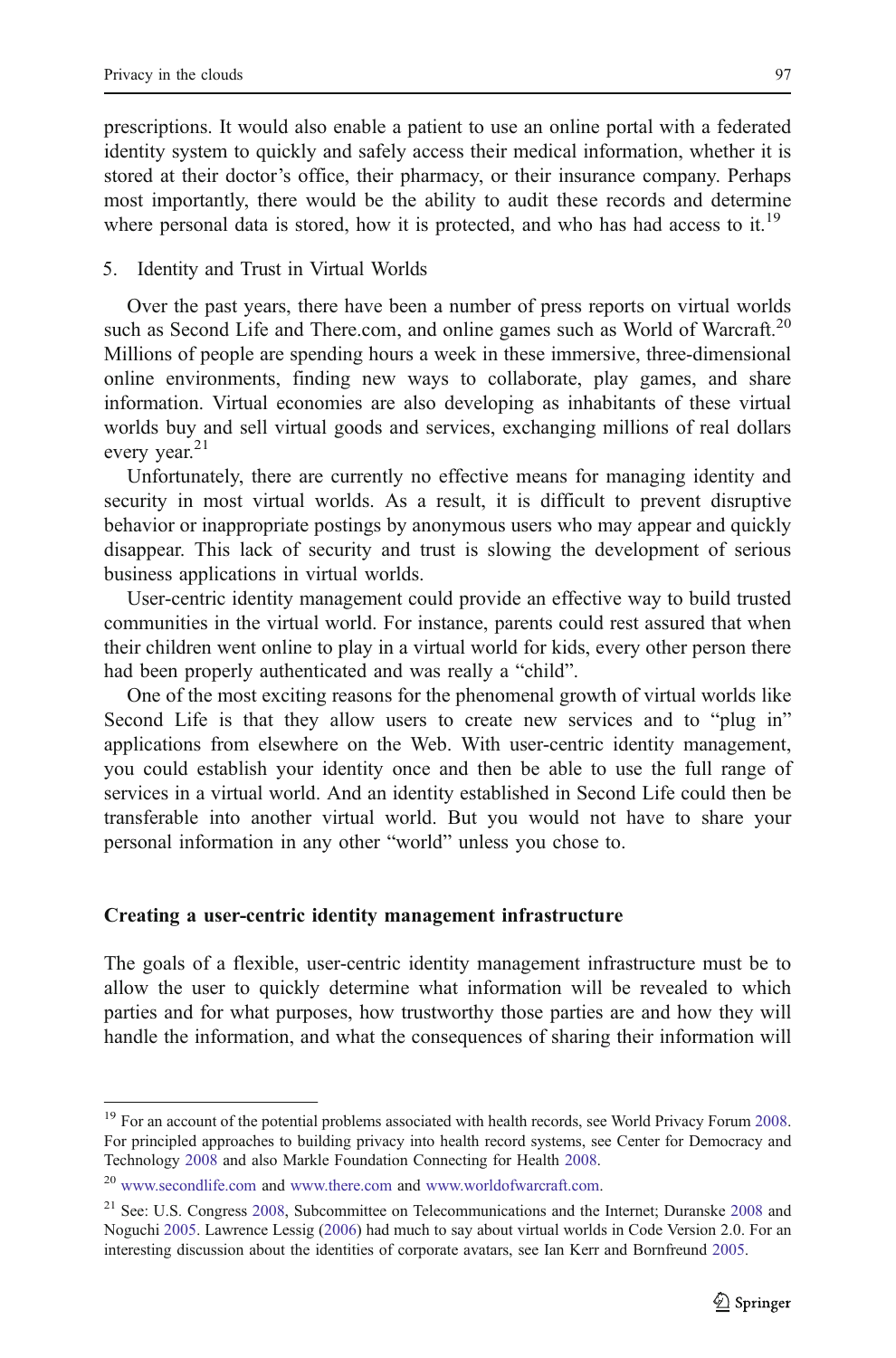be. In other words, these tools should enable users to give informed consent. The default should be minimal disclosure, for a defined purpose. Any secondary or additional use should be optional after enrolment.

Companies need to understand that identity management is not only a business process, but also a user activity. Users must be given adequate tools to manage the personal information on all of their devices. This means that the identity infrastructure must account for many devices, from desktop PCs to mobile phones. The infrastructure must allow for a unified user experience over all devices.<sup>22</sup>

It also means that the system must be driven throughout by a clear framework of agreed-upon rules. This includes policies describing to users what information is requested and why (similar to a machine-readable and improved version of today's privacy policies). It must also include a "sticky" policy that travels with the information throughout its lifetime and ensures that it is only used in accordance with the policy. The last step will of course require mechanisms to enforce these sticky policies in ways that can be verified and audited.

There are already a number of identity management systems in place on a wide variety of platforms. These need to be supported, at least in the short term, by the identity management infrastructure. The infrastructure must support cross-system interaction as well as interoperation and delegation between them. This is only possible if the infrastructure and the individual systems are based on open standards, available on all platforms. For a successful user-centric identity management infrastructure to emerge, it is crucial that its development be driven by a wide and open community, spanning over the different geographies and cultures, and that open source implementations of all of its infrastructural components be made available.

Identity information is almost always personally identifiable information, which is governed by special privacy regulations in many parts of the world. Further, an improper use of identity information may lead to identity theft and other breaches of security. Thus, identity information requires special protection. This includes, among other things, the ability to carry and enforce sticky policies, encrypt data, and minimize the amount of identity information used by various applications. Actual identity management systems will support a wide variety of privacy and security properties, ranging from low-security password-based one-factor authentication to high-end, attribute-based systems deploying state-of-the-art privacy-enhancing certificates (for example, IBM's Identity Mixer technology, or Microsoft's U-Prove technology). While the infrastructure needs to support all of these systems, users should understand the implications of using one system over the other.

At the end of the day, applications need to be able to make use of the infrastructure. This requires that applications be presented with a unified view and interfaced to this infrastructure across different platforms and devices. These interfaces should be independent of the actual protocols and mechanisms that are used to convey the identity information underneath. Therefore, we are proposing a single architecture that pulls the different pieces together and unifies them.

By supporting a plethora of identity systems, this architecture will allow for the migration of applications from legacy systems to the user-centric ones that will

 $22$  See Cavoukian [2006](#page-15-0) (October ). Important work on usability is being carried out by the Carnegie-Mellon University Usable Privacy and Security (CUPS) Laboratory at: [http://cups.cs.cmu.edu/.](http://cups.cs.cmu.edu/)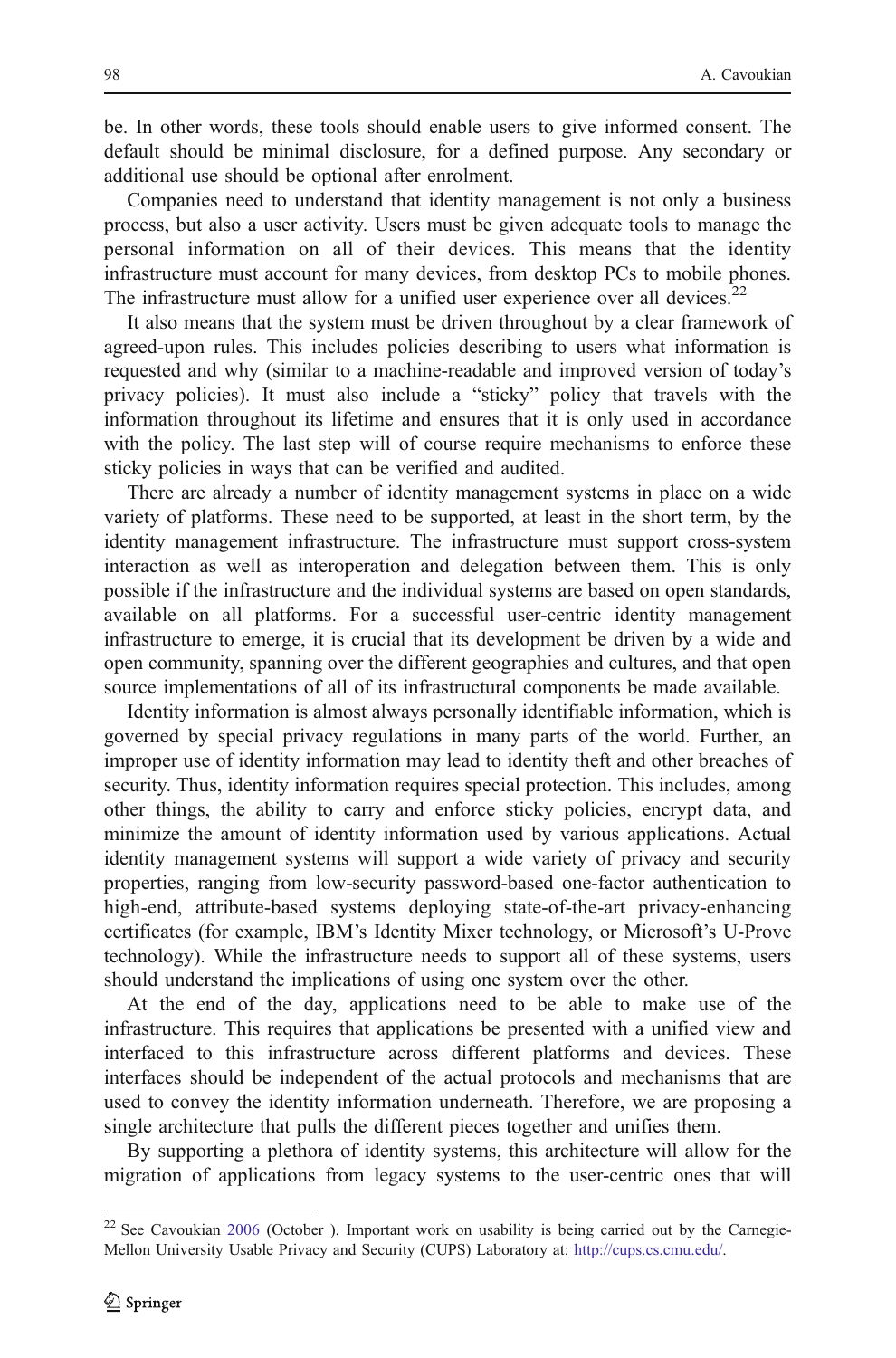emerge and prevail. To enable such migration, as well as building applications from scratch, adequate tools and sample applications will need to be provided.

Open standards and community-driven interoperability

The Internet was founded on open standards and collaboration. Open standards facilitate a reliable base for customers, applications, and enterprises. As such, they form an important foundation for the growth of the future Web and nurture the development of an open identity management ecosystem for the whole industry.

To enable the federation and interoperability of the different existing and emerging identity management systems, the underlying standards and specifications need to be complete, freely accessible, and, most important, driven by the community. To have user-centric identity management widely adopted, the standards and tools provided need to be free from intellectual property infringements. This will allow for a supporting ecosystem to grow and be maintained, not only by multinational companies but also by open-source initiatives and start-ups. So it is essential that standards be published widely and on a timely basis, and that they are stable and enduring.<sup>23</sup>

Open standards are required to support the plethora of environments and application scenarios in which identity management plays a critical role and to enable inter-operation of these environments. In particular, communication formats and policy specifications act as a medium for the interconnection of client and server-sides. This medium can only form the basis for a lively and value-generating ecosystem if it is based on the principles of truly open standards.

The standards—rather than the particular implementations by single vendors or consortia—must form the basis of regular interoperability tests. Moreover, they need to be controlled by an impartial, credible standards organization that governs the freely available open standards for the benefit of the entire community.

Protecting privacy

The Internet was designed to connect and authenticate devices with logical and physical address spaces. User-centric identity services can provide the same ubiquitous connectivity for individuals. An identity today is no longer a single number assigned to an individual but rather comprises a set of attributes including address, birth date, degrees held, and personal preferences. Such personal information requires special protection, not only to prevent fraud and identity theft, but also to comply with privacy laws.<sup>24</sup>

<sup>&</sup>lt;sup>23</sup> Considerable standards work is underway. See for example, list of ICT Standards Consortia, at [www.](www.cen.eu/cenorm/businessdomains/businessdomains/isss/consortia/index.asp) [cen.eu/cenorm/businessdomains/businessdomains/isss/consortia/index.asp](www.cen.eu/cenorm/businessdomains/businessdomains/isss/consortia/index.asp). In the identity space, see: Project Concordia [http://projectconcordia.org/;](http://projectconcordia.org/) Federation for Identity and Cross-Credentialing Systems (FiXs) <www.fixs.org>; Open Source Identity Systems (OSIS) [http://osis.idcommons.net;](http://osis.idcommons.net) Higgins: Open Source identity Framework <www.eclipse.org/higgins/>; Information Card Foundation: [http://informationcard.net/.](http://informationcard.net/) A good overview and commentary is provided by Dan Blum [2008.](#page-15-0)

<sup>&</sup>lt;sup>24</sup> An excellent overview of the concept of personal data is provided by the E.U. Article 29 Data Protection Working Party [2007](#page-15-0).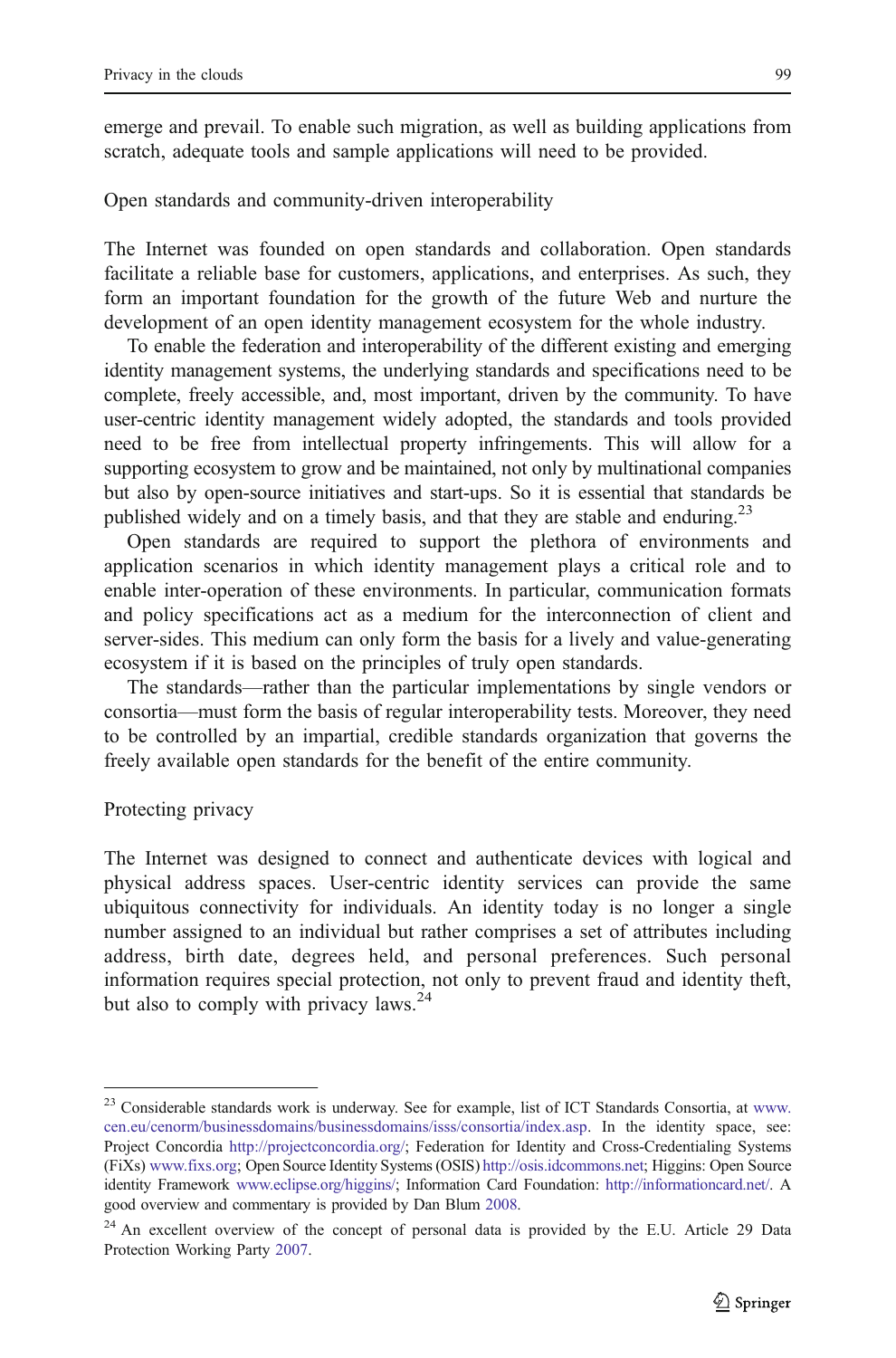Most existing laws have their roots in the Organisation for Economic Cooperation and Development's (OECD) privacy guidelines. These stipulate, for example, that only the personal information needed for a stated purpose should be collected, that the collection should be openly communicated, that the user must give informed consent to the collection and use, and that the personal information must be properly safeguarded.<sup>25</sup>

Identity management systems can support compliance with privacy laws through the use of privacy policies, enforcement mechanisms, and technologies that allow applications to use only the amount of personal information that is strictly necessary to the application.<sup>26</sup> Policies that outline what information is being sought and the reasons why enable users to give informed consent. These policies will also govern access controls, and should travel with the data for the course of their lifetime.

Already there exist privacy-enhancing technologies<sup>27</sup> that allow a user to give an authentication token containing only an encrypted form of the user's identity to a service provider. This allows the user to appear anonymously to the service provider while still making it possible to reveal true identity in the event of an investigation by a designated authority. Strong restrictions and conditions would be placed on an authority's ability to revoke a user's anonymity.

#### Diversity for a lively ecosystem

There is currently a great deal of diversity in identity management systems, along with a multitude of open standards that support identity federation and usercentricity for these systems. The most prominent examples are probably SAML, OpenID, and the WS-Federation specifications. Each of these has pros and cons, and contributes in different ways to the emerging ecosystem.

While these efforts will likely converge over time, the present diversity may be inspiring and potentially drive positive new developments in identity management. New models and protocols are being developed and deployed. Further methods will evolve, and there will be niches and application scenarios in which some specific solutions will surpass mainstream standards and protocols.

Investments have already been made in deploying system-based identity management products like Liberty Alliance or WS-Federation. The emerging ecosystem needs to support the existing diversity while allowing new solutions and concepts to be applied, as other solutions fade out gracefully.

<sup>&</sup>lt;sup>25</sup> In 2006 the Information and Privacy Commissioner of Ontario led an international group of privacy and data protection commissioners to develop a set of fair information practices that harmonized the various privacy codes and practices currently in use around the world. The result—the Global Privacy Standard can be found at: <www.ipc.on.ca/images/Resources/up-gps.pdf>.

 $26$  See, for example, Microsoft Corp [2006](#page-16-0). The Identity Metasystem: Towards a Privacy-Compliant Solution to the Challenges of Digital Identity (October 2006), at: [www.identityblog.com/wp-content/](www.identityblog.com/wp-content/resources/Identity_Metasystem_EU_Privacy.pdf) [resources/Identity\\_Metasystem\\_EU\\_Privacy.pdf.](www.identityblog.com/wp-content/resources/Identity_Metasystem_EU_Privacy.pdf)

<sup>&</sup>lt;sup>27</sup> See Further Reading for key papers treating PETs and privacy-enhanced identity management technologies and systems.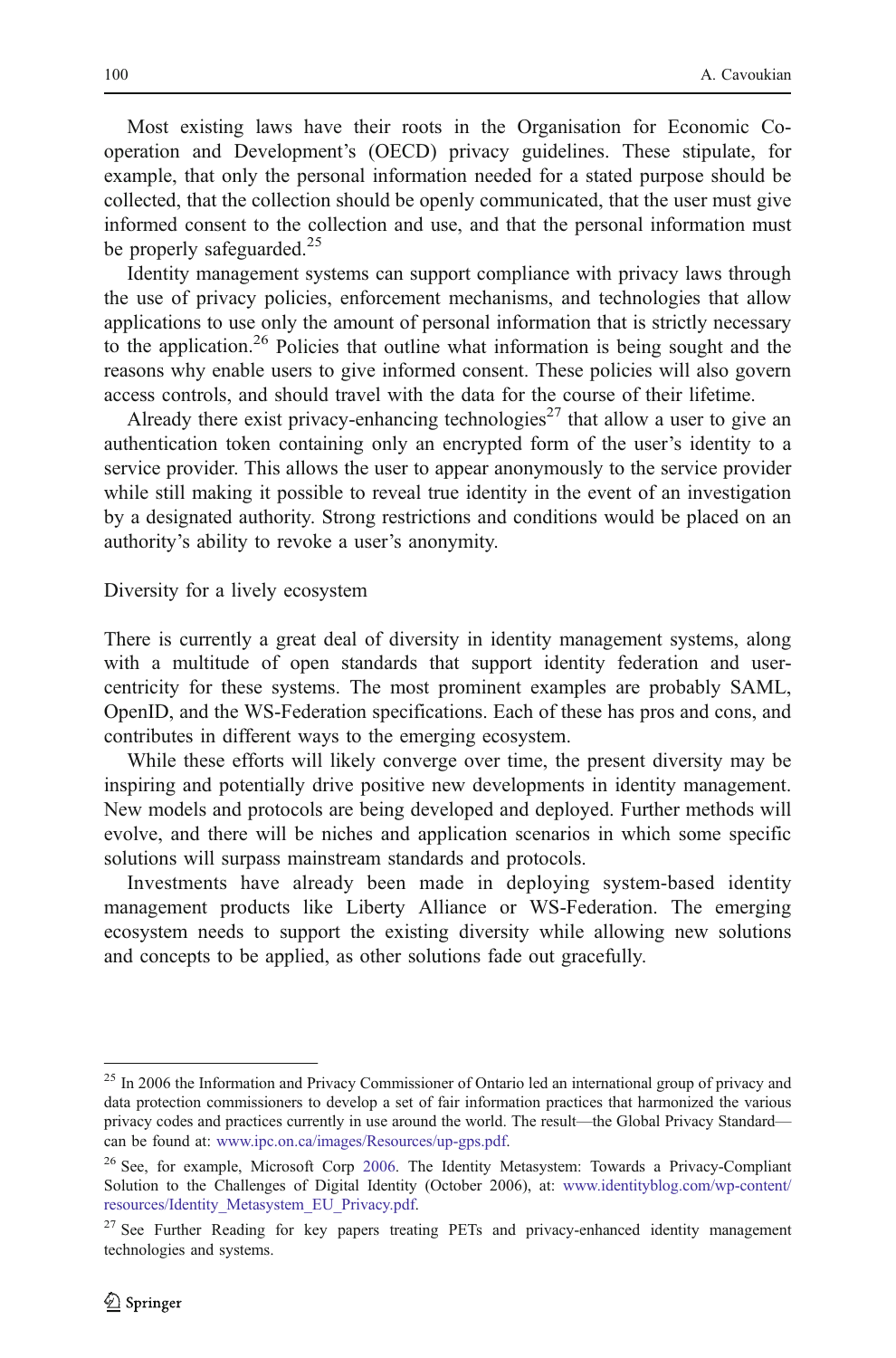Diversity for user devices

While user-centricity is mostly discussed with PCs in mind, users will want to use a number of other devices such as mobile phones or electronic identity cards to take part in the information society. They may even wish to use devices that they do not personally own.

This diversity of clients requires that the identity management system be flexible, offering users a maximum number of choices as well as the best security and privacy protection possible.

Collaboration of users

The boundaries of corporations are becoming less defined, with virtual companies emerging. Further, user contributions and collaboration are becoming increasingly central to many emerging applications. These scenarios have in common the need to deal with users who have not been physically identified but are judged by their reputation or other attributes (such as area of expertise, education, age, etc.), as attested to by third parties.

The emerging identity information infrastructure must support such a collaborative environment—allowing for decentralized and federated trust models based on limited identity information (e.g., the current user is a medical expert).

# Technology building blocks

These different scenarios will require a number of different technology building blocks, including:

- Open source and proprietary identity software based on open standards which can be easily incorporated into the full range of online services and devices (similar to the open source software that is at the core of the Internet and the Web today).
- Federated identity so that once users have authenticated themselves with one service or institution, their identity credentials will be recognized elsewhere. Brokering of security and authentication will eliminate the need to use a different stand-alone log-on process for each application or online service.<sup>28</sup>
- & Multiple and partial identities so that users can access online services, explore virtual worlds, and collaborate with others without necessarily revealing their name and true identity to everyone. Different pseudonyms should support differing ranges of identification and authentication strengths.<sup>29</sup>
- Data-centered policies that are generated when a user provides personal or sensitive information, that travels with that information throughout its lifetime to ensure that the information is used only in accordance with the policy, e.g., for the purposes for which it was intended and to which the user had consented.

<sup>&</sup>lt;sup>28</sup> See Wikipedia entries for "federated identity" and "single sign-on".

<sup>29</sup> See, for example, E-Health Europe [2008.](#page-15-0)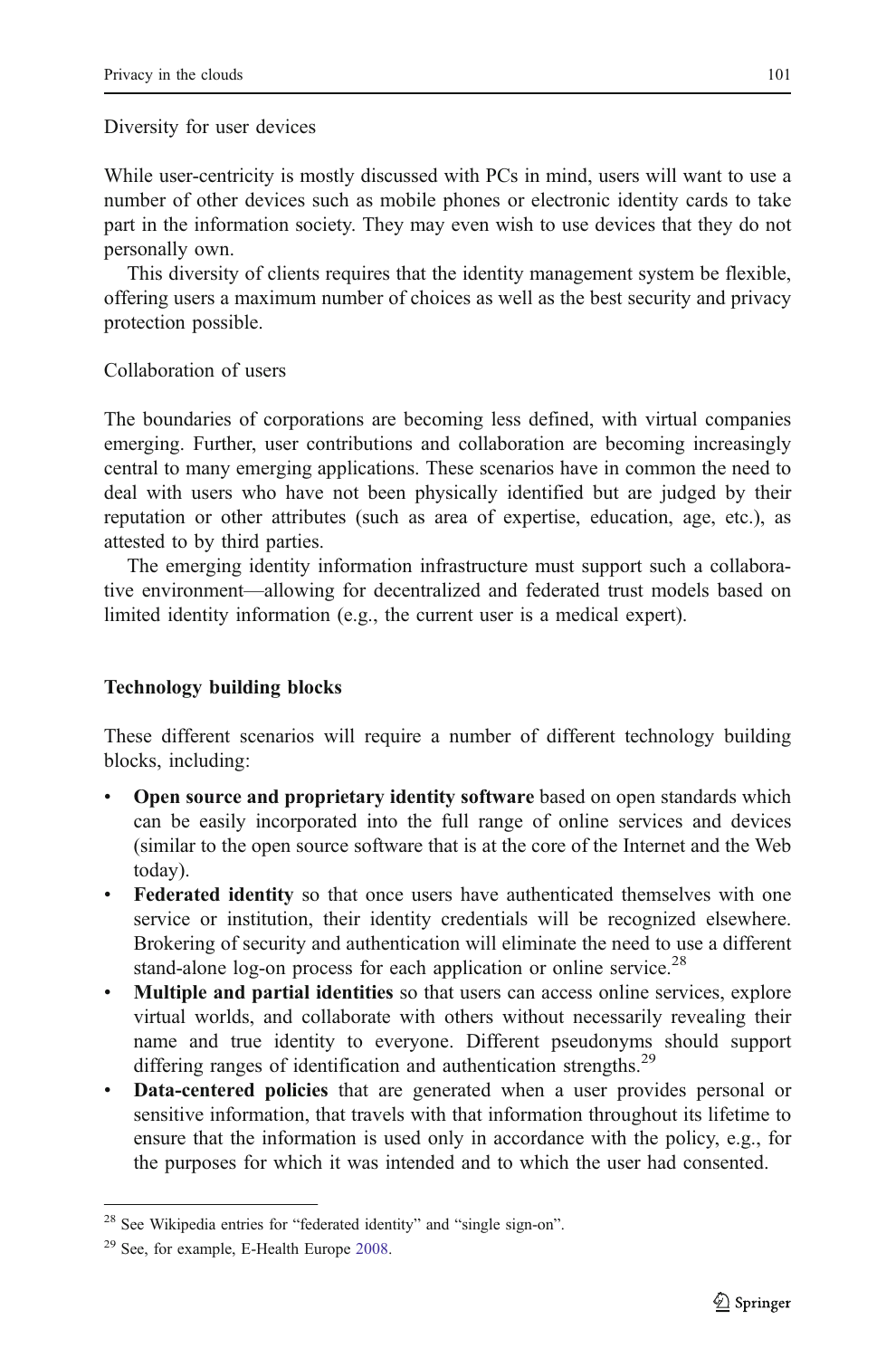Audit tools so that users can easily determine how their data is stored, protected, and used, and determine if the policies have been properly enforced.

### A call to action

It will not be possible to realize the full potential of the next generation of the Internet and Cloud Computing without developing better ways of establishing digital identity and protecting privacy.

Fortunately, progress is being made in developing and deploying the technological tools needed.<sup>30</sup> But barriers remain. Different segments of the "IT ecosystem" can take steps to overcome them:

- Corporate and individual users can explore the evolving identity systems and demand that they have privacy protection built in, as well as implementing open standards so that different systems will be truly interoperable;
- & Standards bodies can continue to develop and promote the fundamental standards needed for identity systems, data-centered policies, and privacy-enhancing technologies;
- & Software vendors and website developers can embrace privacy-enhancing technologies, open standards, open identity management systems, and true interoperability; and
- & Governments, through their procurement decisions, can support the development of open identity management systems that are designed to meet user needs for privacy, interoperability, and flexibility.

The brave new world of Cloud computing offers many benefits provided that the privacy and security risks are recognized and effectively minimized.

User-centric private identity management in the Cloud is possible, even when users are no longer in direct possession of their personal data, or no longer in direct contact with the organization(s) that do possess it.

This paper has outlined some technical building blocks and challenges that will become essential elements of a privacy-friendly Web 2.0 world. To be sure, laws, standards, education, awareness, and market forces will also be needed to support this vision.

Widespread and enduring user trust depends on realizing this vision. But how can we collectively assure confidence and trust in the privacy of our personally identifiable information, when our identity data is held by others and we are not directly involved in data transactions in Cloud?

Four fundamental technological approaches present themselves:

#### 1. Trust the data to behave

New privacy-enhancing information technologies make it possible to attach individual privacy rights, conditions and preferences directly to their own

<sup>30</sup> An overview is provided by Lunt et al. [2007.](#page-16-0)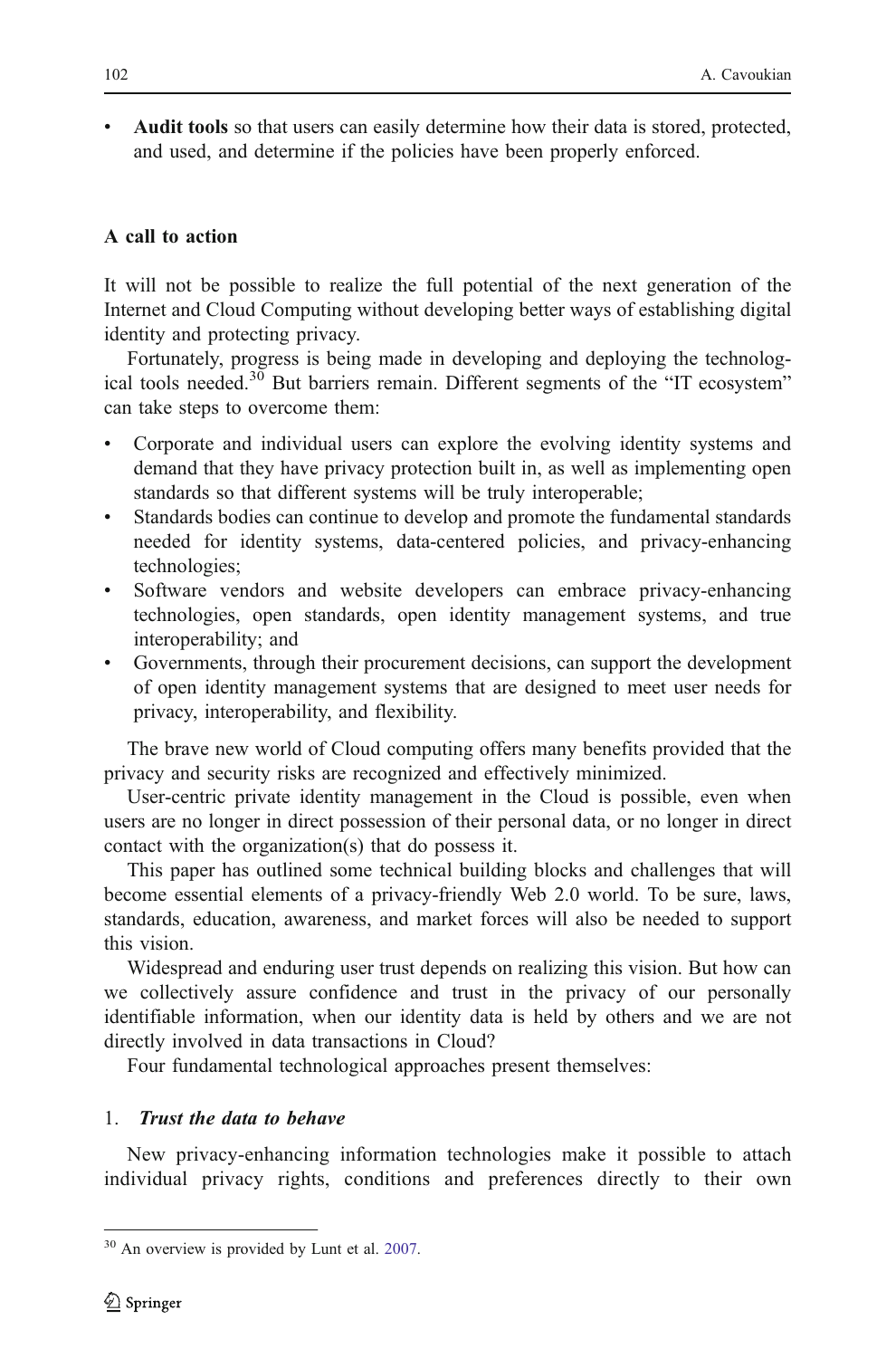identity data, similar to digital rights management technologies for intellectual property.<sup>31</sup>

# 2. Trust the personal device to interface and act on our behalf

The many technologies that travel with us are growing in storage, computing, and communications sophistication. Cell phones, PDAs, "smart" cards and other tokens under our physical control are becoming our *de facto* digital wallets, interacting with the "grid" and serving as brokers and proxies for our identity-based transactions in the digital worlds. These devices need to be trustworthy, fully user-configurable, user-transparent and easy to use. $32$ 

# 3. Trust the intelligent software agents to behave

Whether operating on our "always-on" internet devices, or housed somewhere in the Cloud, intelligent software agents can automatically and continuously scan, negotiate, do our bidding, reveal identity information, and act on our behalf in a Web 2.0 world. Some examples may include delegated identity tools, "reachability" software, and "privacy bots."<sup>33</sup>

# 4. Trust intermediary identity providers to behave

Inevitably, we must also have sufficient trust in those organizations that would supply and accept our identity credentials and our personally identifiable information. In a federated identity world, these trusted actors will increasingly act on our behalf, disclosing our identity data for the purposes we define in advance, and under specific conditions. They must find credible technological mechanisms for assuring us that they are behaving in an open and accountable manner, and that our privacy is in fact being protected. Possible technologies might include automated audit and enforcement tools that can also convey up-to-the-minute privacy and security status reports to users, regulators and other trusted third parties.<sup>34</sup>

<sup>&</sup>lt;sup>31</sup> For a seminal discussion of how DRM technologies can be applied to privacy, see Korba and Kenny [2002.](#page-16-0)

<sup>&</sup>lt;sup>32</sup> Privacy testing and certification of consumer technologies will be critical to assuring trust. See the European Privacy Seal ("EuroPriSe") for IT Products and IT-Based Services at: [www.european-privacy](http://www.european-privacy-seal.eu/)[seal.eu/.](http://www.european-privacy-seal.eu/)

<sup>&</sup>lt;sup>33</sup> For a thorough discussion of intelligent agents, see PISA Project [2003](#page-16-0) and Ian Kerr [2001](#page-16-0) and [2004](#page-16-0). A list of internet resources about agents can be found at: <http://ai.ijs.si/mezi/agents/agents.html>.

<sup>&</sup>lt;sup>34</sup> Some notable privacy audit tools and technologies include: SPARCLE (Server Privacy ARrchitecture and CapabiLity Enablement) policy workbench. SPARCLE was created to help organizations manage the privacy of the personal information they store in their systems. Now, broader applicability of the technology to other types of policies including security, systems management, autonomic computing, and compliance auditing is envisioned: [http://domino.research.ibm.com/comm/research.nsf/pages/r.security.](http://domino.research.ibm.com/comm/research.nsf/pages/r.security.innovation2.html) [innovation2.html](http://domino.research.ibm.com/comm/research.nsf/pages/r.security.innovation2.html) SPARCLE is based on the Enterprise Privacy Authorization Language W3C specification (EPAL 1.2). For a discussion about the role of IT security standards in helping to protect personal information, see: Giovanni Iachello [2003](#page-15-0). For general privacy audit standards, see Canadian Institute of Chartered Accountants (CICA) and American Institute of Certified Public Accountants (AICPA), Generally Accepted Privacy Principles (GAPP) and related resources at: [www.cica.ca/3/6/5/2/9/](http://www.cica.ca/3/6/5/2/9/index1.shtml) [index1.shtml](http://www.cica.ca/3/6/5/2/9/index1.shtml) and at <http://infotech.aicpa.org/Resources/Privacy/Generally+Accepted+Privacy+Principles/>. A good concordance of privacy principles and how they intersect with major privacy laws was prepared by International Security, Trust and Privacy Alliance (ISTPA) [2007](#page-15-0).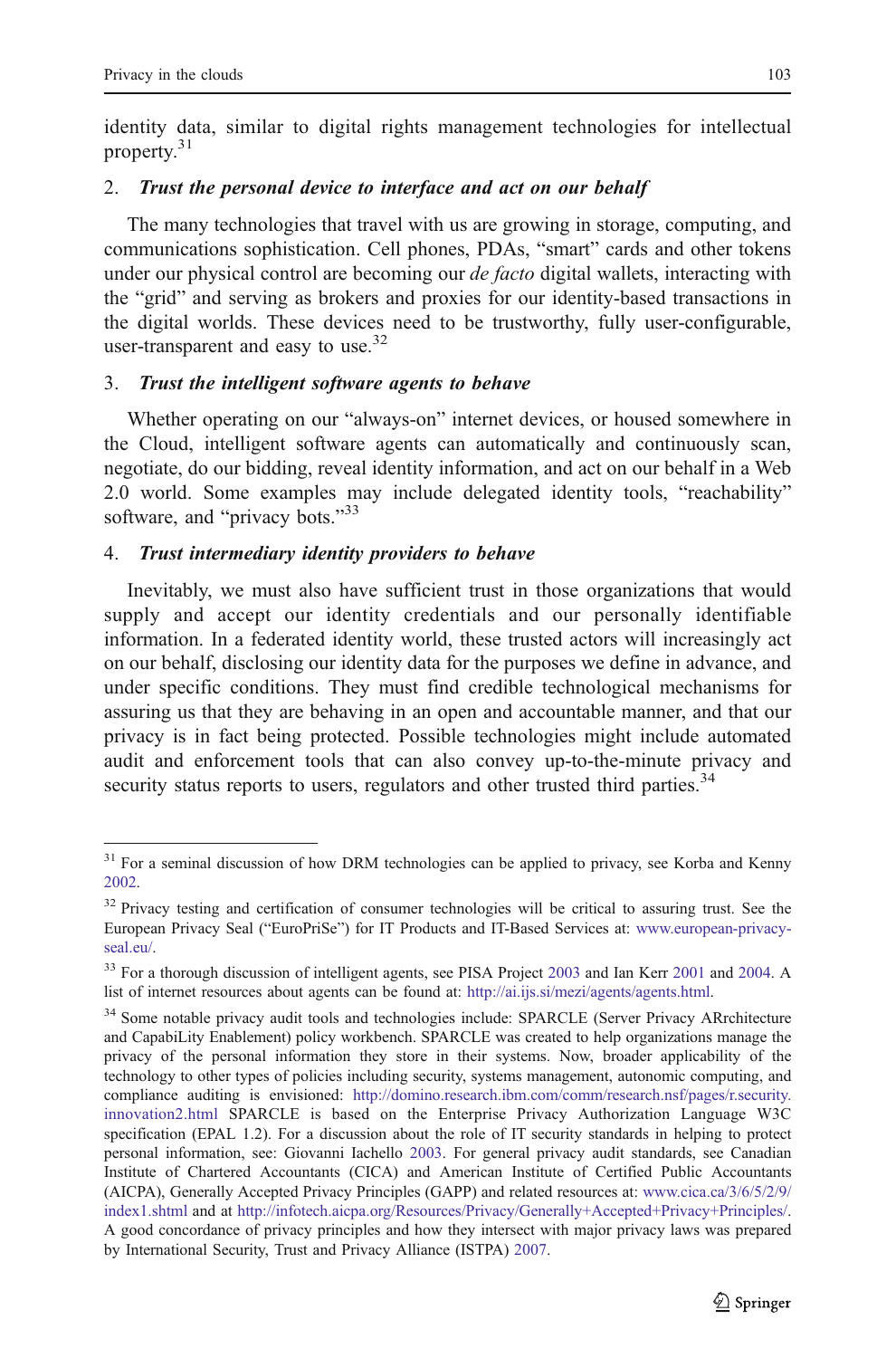<span id="page-15-0"></span>The Office of the Information and Privacy Commissioner of Ontario remains committed to seeking privacy-enhanced technology solutions to the growing digital identity needs of today and tomorrow.

To this end, we hope to encourage greater understanding, participation and dialogue among all stakeholders in the identity world of the essential privacy issues at play, and of the solutions possible.

We call upon all stakeholders and technology developers, in particular, to develop trusted mechanisms for assuring widespread and enduring user confidence in the privacy and security of their identity data in the Web 2.0 world of the future.

Let the dialogue begin!

Acknowledgements The author would like to acknowledge and thank IBM Research Systems & Software experts, in particular, Dr. Jan Camenisch, Anthony Nadalin, Michael R. Nelson and Dr. Michael Waidner for their contribution. The author also acknowledges the contribution of Fred Carter, Senior Privacy & Technology Advisor, Office of the Information and Privacy Commissioner of Ontario, in the preparation of this paper.

#### References

- Blum D. Identity interoperability, standards, and the state of adoption. Presentation for the ID Trust (04 March 2008) at: <http://middleware.internet2.edu/idtrust/2008/slides/01-blum-standards.ppt>.
- Carr NG. The end of corporate computing. MIT Sloan Management Review, Spring; 2005, pp. 67–73.
- Carr NG. The big switch: Rewiring the world, from Edison to Google. W.W. Norton & Co.; 2008 at: [www.nicholasgcarr.com/bigswitch/.](http://www.nicholasgcarr.com/bigswitch/)
- Cavoukian A. Identity theft revisited: Security is not enough. (Sept 2005) at: [www.ipc.on.ca/images/](http://www.ipc.on.ca/images/Resources/idtheft-revisit.pdf) [Resources/idtheft-revisit.pdf.](http://www.ipc.on.ca/images/Resources/idtheft-revisit.pdf)
- Cavoukian A. 7 laws of identity: The case for privacy-embedded laws of identity in the digital age. (October 2006) at: [www.ipc.on.ca/images/Resources/up-7laws\\_whitepaper.pdf](http://www.ipc.on.ca/images/Resources/up-7laws_whitepaper.pdf).
- Cavoukian A. Privacy and the open networked enterprise. (December 2006) at: [www.ipc.on.ca/images/](http://www.ipc.on.ca/images/Resources/up-opennetw.pdf) [Resources/up-opennetw.pdf.](http://www.ipc.on.ca/images/Resources/up-opennetw.pdf)
- Casassa-Mont M, Pearson S, Bramhall P. Towards accountable management of identity and privacy: Sticky policies and enforceable tracing services. (19 March 2003) at: [www.hpl.hp.com/techreports/](http://www.hpl.hp.com/techreports/2003/HPL-2003-49.pdf) [2003/HPL-2003-49.pdf](http://www.hpl.hp.com/techreports/2003/HPL-2003-49.pdf).
- Casassa-Mont M, Pearson S, Novoa M. Securing information transfer in distributed computing environments. In: IEEE Security & Privacy; Nov/Dec 2007, pp. 34–42.
- Center for Democracy and Technology. Privacy and security principles for health information technology. (24 June 2008) at: <http://cdt.org/publications/policyposts/2008/9>.
- Duranske B. Congress holds first hearing on virtual worlds. Virtually blind (01 April 2008) at: [http://](http://virtuallyblind.com/2008/04/01/congress-virtual-worlds/) [virtuallyblind.com/2008/04/01/congress-virtual-worlds/](http://virtuallyblind.com/2008/04/01/congress-virtual-worlds/).
- E-Health Europe. German ID card to allow pseudonyms. (27 Feb 2008) at: [www.ehealtheurope.net/news/](http://www.ehealtheurope.net/news/3505/german_id_card_to_allow_pseudonyms) [3505/german\\_id\\_card\\_to\\_allow\\_pseudonyms](http://www.ehealtheurope.net/news/3505/german_id_card_to_allow_pseudonyms).
- EMC-IDC Research. Expanding digital universe: A forecast of worldwide information growth through 2011. (March 2008) at: [www.emc.com/about/destination/digital\\_universe/](http://www.emc.com/about/destination/digital_universe/).
- European Union. Article 29 Data Protection Working Party. Opinion N° 4/2007 on the concept of personal data. (20 June 2007) at: [http://ec.europa.eu/justice\\_home/fsj/privacy/docs/wpdocs/2007/wp136\\_en.pdf](http://ec.europa.eu/justice_home/fsj/privacy/docs/wpdocs/2007/wp136_en.pdf).
- Grossman L. Time's person of the year: You. Time magazine (13 Dec 2006) at: [www.time.com/time/](http://www.time.com/time/magazine/article/0,9171,1569514,00.html) [magazine/article/0,9171,1569514,00.html.](http://www.time.com/time/magazine/article/0,9171,1569514,00.html)
- Iachello G. Protecting personal data: Can IT security management standards help? (Jan 2003) at: [www.ipc.](http://www.ipc.on.ca/images/Resources/up-PPPP038.pdf) [on.ca/images/Resources/up-PPPP038.pdf](http://www.ipc.on.ca/images/Resources/up-PPPP038.pdf).
- International Security, Trust and Privacy Alliance (ISTPA). Analysis of privacy principles: Making privacy operational, version 2.0. (May 2007) at: [www.istpa.org/pdfs/ISTPAAnalysisofPrivacyPrinciplesV2.pdf.](http://www.istpa.org/pdfs/ISTPAAnalysisofPrivacyPrinciplesV2.pdf)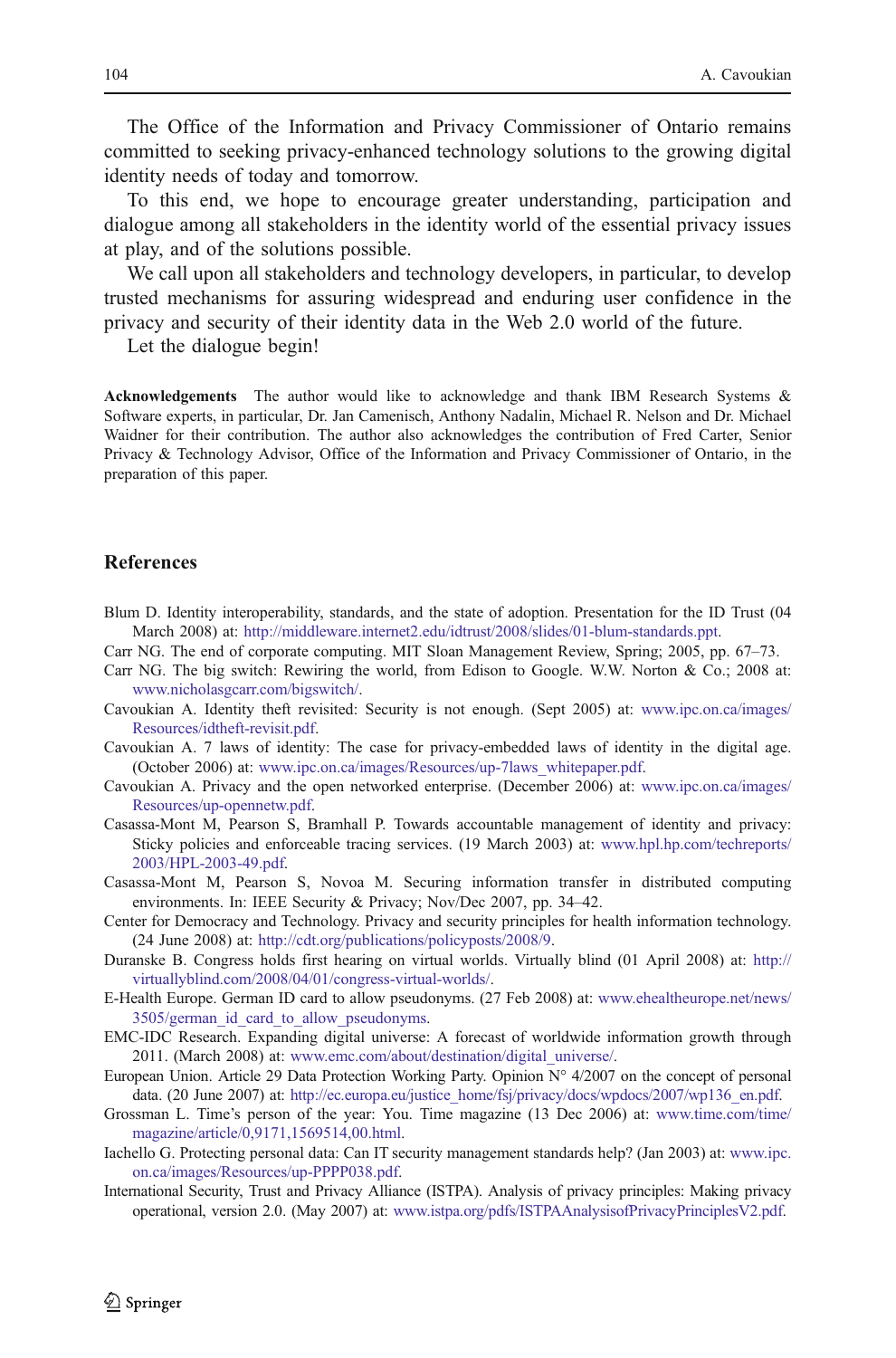- <span id="page-16-0"></span>Jóri A. Data protection law—an introduction. (2006–2007) at: [www.dataprotection.eu/pmwiki/pmwiki.](http://www.dataprotection.eu/pmwiki/pmwiki.php?n=Main.SecondGeneration) [php?n=Main.SecondGeneration.](http://www.dataprotection.eu/pmwiki/pmwiki.php?n=Main.SecondGeneration)
- Kerr I. Ensuring the success of contract formation in agent-mediated electronic commerceElectronic Commerce Research Journal20011183–202at: <http://iankerr.ca/files/kerr-agent-mediated.pdf> A list of internet resources about agents can be found at: <http://ai.ijs.si/mezi/agents/agents.html>.
- Kerr I. Bots, babes and the Californication of commerceOttawa Law and Technology Journal20041285– 325at: <http://iankerr.ca/files/BotsBabesandtheCalifornicationofCommerce.pdf>.
- Kerr I, Bornfreund M. Buddy bots: How Turing's fast-friends are under-mining consumer privacy. In: Presence: Teleoperators and Virtual Environments; 2005. pp. 647–655, at: [http://iankerr.ca/files/Kerr-](http://iankerr.ca/files/Kerr-Bornfreund-Buddybots.pdf)[Bornfreund-Buddybots.pdf.](http://iankerr.ca/files/Kerr-Bornfreund-Buddybots.pdf)
- Korba L, Kenny S. Towards meeting the privacy challenge: Adapting DRMWashington, D.C.2002 ACM Workshop on Digital Rights Management2002(November) at: [http://iit-iti.nrc-cnrc.gc.ca/iit](http://iit-iti.nrc-cnrc.gc.ca/iit-publications-iti/docs/NRC-44956.pdf)[publications-iti/docs/NRC-44956.pdf](http://iit-iti.nrc-cnrc.gc.ca/iit-publications-iti/docs/NRC-44956.pdf).
- Lessig L. Code: And other laws of cyberspace, version 2.0. 2006 (Persueus) at <http://codev2.cc/>.
- Lunt T et al. Technology and privacy. Montreal: 29th International Conference of Privacy and Data Protection Commissioners; 2007 (September) at: [www.privacyconference2007.gc.ca/workbooks/pres\\_](http://www.privacyconference2007.gc.ca/workbooks/pres_plenary1_02_lunt_e.pdf) [plenary1\\_02\\_lunt\\_e.pdf.](http://www.privacyconference2007.gc.ca/workbooks/pres_plenary1_02_lunt_e.pdf)
- Markle Foundation Connecting for Health. Technology companies, providers, health insurers and consumer groups agree on framework for increasing privacy and consumer control over personal health records. (25 June 2008) at: [www.connectingforhealth.org/news/pressrelease\\_062508.html.](http://www.connectingforhealth.org/news/pressrelease_062508.html)
- Markoff J. Software via the Internet: Microsoft in 'Cloud' computing. New York Times; (3 September 2007) at: www.nytimes.com/2007/09/03/technology/03cloud.html?  $r=2$ .
- Microsoft Corp. The identity metasystem: Towards a privacy-compliant solution to the challenges of digital identity. (October 2006), at: www.identityblog.com/wp-content/resources/Identity\_Metasystem [EU\\_Privacy.pdf](http://www.identityblog.com/wp-content/resources/Identity_Metasystem_EU_Privacy.pdf).
- Noguchi Y. Self 2.0: Internet users put a best face forward. The Washington Post; (22 November 2005), at: [www.washingtonpost.com/wp-dyn/content/article/2005/11/21/AR2005112101787.html.](http://www.washingtonpost.com/wp-dyn/content/article/2005/11/21/AR2005112101787.html)
- O'Harrow R. No Place to Hide. Free; 2006, at: [/www.noplacetohide.net/.](http://www.noplacetohide.net/)
- O'Reilly T. What is Web 2.0: Design patterns and business models for the next generation of software. (30 September 2005) at: [www.oreillynet.com/pub/a/oreilly/tim/news/2005/09/30/what-is-web-20.html](http://www.oreillynet.com/pub/a/oreilly/tim/news/2005/09/30/what-is-web-20.html).
- Organization for Economic Cooperation and Development (OECD). Measuring user-created content: Implications for the "ICT access and use by households and individuals" surveys. (30 January 2008) at [www.oecd.org/dataoecd/44/58/40003289.pdf.](http://www.oecd.org/dataoecd/44/58/40003289.pdf)
- PISA Project. Handbook of privacy and privacy-enhancing technologies—the case of intelligent software agents. The Hague; 2003 at: [www.cbpweb.nl/downloads\\_technologie/PISA\\_handboek.pdf.](http://www.cbpweb.nl/downloads_technologie/PISA_handboek.pdf)
- Schmidt E. Wired interview. (4 September 2007) at [www.wired.com/techbiz/people/news/2007/04/](http://www.wired.com/techbiz/people/news/2007/04/mag_schmidt_trans) [mag\\_schmidt\\_trans.](http://www.wired.com/techbiz/people/news/2007/04/mag_schmidt_trans)
- Sifry D. State of the blogosphere/state of the live Web. (April 2007) at: [www.sifry.com/stateoftheliveweb/](http://www.sifry.com/stateoftheliveweb/) and [www.sifry.com/alerts/archives/000493.html.](http://www.sifry.com/alerts/archives/000493.html)
- Solove DJ. The digital person: Technology and privacy in the information age. NYU; 2004 at: [http://docs.](http://docs.law.gwu.edu/facweb/dsolove/Digital-Person/index.htm) [law.gwu.edu/facweb/dsolove/Digital-Person/index.htm](http://docs.law.gwu.edu/facweb/dsolove/Digital-Person/index.htm).
- Solove DJ. The future of reputation: Gossip, rumor, and privacy on the Internet. Yale; 2007 at: [http://docs.](http://docs.law.gwu.edu/facweb/dsolove/Future-of-Reputation/) [law.gwu.edu/facweb/dsolove/Future-of-Reputation/.](http://docs.law.gwu.edu/facweb/dsolove/Future-of-Reputation/)
- Story L. To aim ads, Web is keeping closer eye on you. New York Times; (10 March 2008) [www.nytimes.](http://www.nytimes.com/2008/03/10/technology/10privacy.html?_r=4&pagewanted=1&hp) [com/2008/03/10/technology/10privacy.html?\\_r=4&pagewanted=1&hp](http://www.nytimes.com/2008/03/10/technology/10privacy.html?_r=4&pagewanted=1&hp).
- The Economist. Don't bet against the internet. (November 2006) at: [www.economist.com/theworldin/](http://www.economist.com/theworldin/business/displayStory.cfm?story_id=8133511) [business/displayStory.cfm?story\\_id=8133511.](http://www.economist.com/theworldin/business/displayStory.cfm?story_id=8133511)
- United States Congress. Subcommittee on telecommunications and the Internet. "Online virtual worlds: Applications and avatars in a user-generated medium" at: [http://energycommerce.house.gov/](http://energycommerce.house.gov/cmte_mtgs/110-ti-hrg.040108.VirtualWorlds.shtml) [cmte\\_mtgs/110-ti-hrg.040108.VirtualWorlds.shtml.](http://energycommerce.house.gov/cmte_mtgs/110-ti-hrg.040108.VirtualWorlds.shtml)
- Virtual Privacy Office. Informational self-determination—what does that mean? (2008) at: [www.](http://www.datenschutz.de/privo/recht/grundlagen/) [datenschutz.de/privo/recht/grundlagen/.](http://www.datenschutz.de/privo/recht/grundlagen/)
- Wilder G. The information factories. Wired magazine; (October 2006) at: [www.wired.com/wired/archive/](http://www.wired.com/wired/archive/14.10/cloudware_pr.html) [14.10/cloudware\\_pr.html](http://www.wired.com/wired/archive/14.10/cloudware_pr.html).
- World Privacy Forum. Personal health records: Why many PHRs threaten privacy. (February 2008) at: [www.worldprivacyforum.org/pdf/WPF\\_PHR\\_02\\_20\\_2008fs.pdf](http://www.worldprivacyforum.org/pdf/WPF_PHR_02_20_2008fs.pdf) and Consumer Advisory: [www.](http://www.worldprivacyforum.org/pdf/WPF_PHRConsumerAdvisory_02_20_2008fs.pdf) [worldprivacyforum.org/pdf/WPF\\_PHRConsumerAdvisory\\_02\\_20\\_2008fs.pdf.](http://www.worldprivacyforum.org/pdf/WPF_PHRConsumerAdvisory_02_20_2008fs.pdf)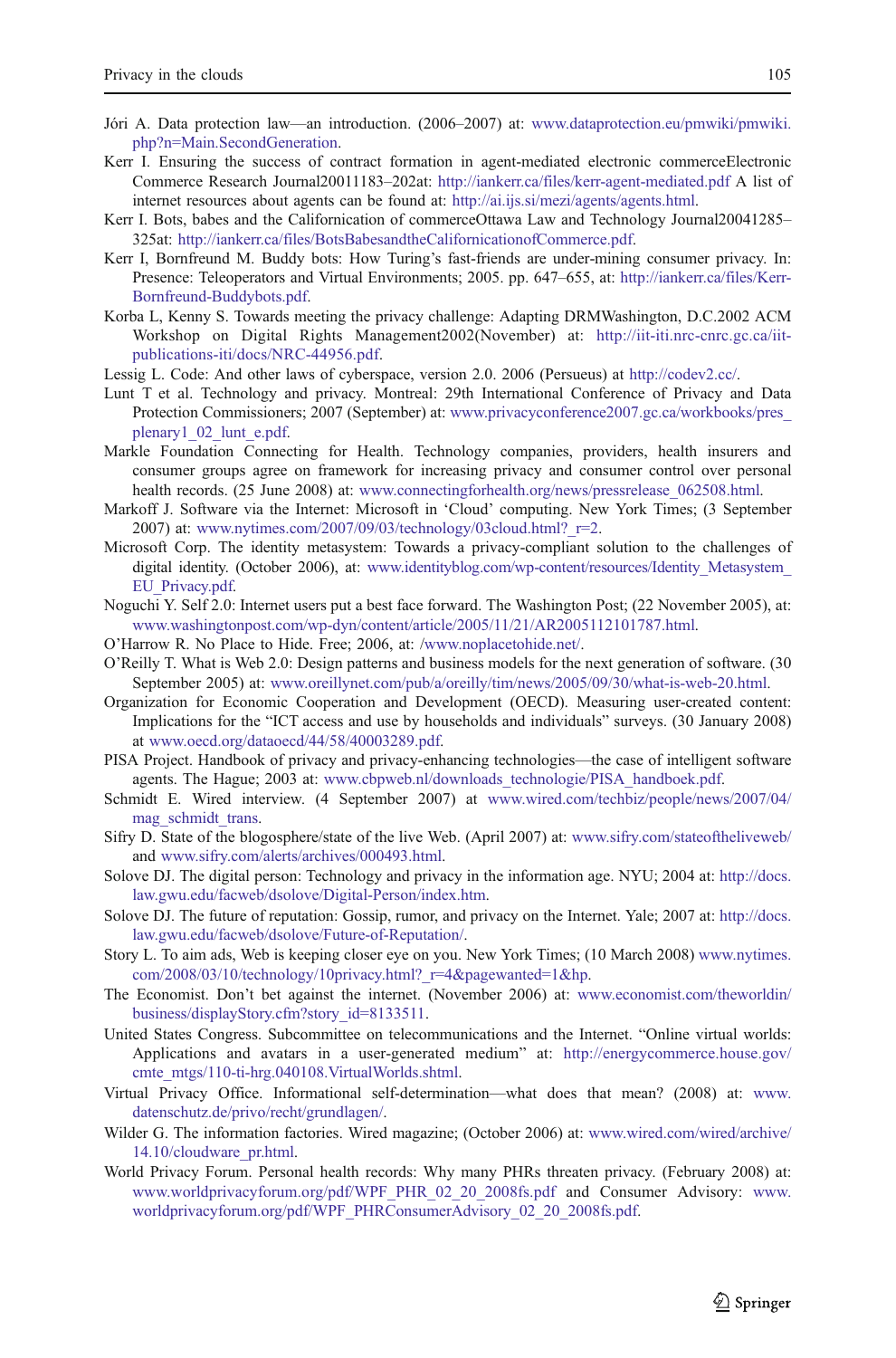#### <span id="page-17-0"></span>Privacy Enhancing Technologies (PETs)

- Cavoukian A. Information and privacy commissioner of Ontario & Dutch registratierkamer, Privacy-Enhancing Technologies: The Path to Anonymity Volume I—August 1995: [www.ipc.on.ca/index.asp?](http://www.ipc.on.ca/index.asp?layid=86&fid1=329) [layid=86&fid1=329](http://www.ipc.on.ca/index.asp?layid=86&fid1=329) Volume II—August 1995: [www.ipc.on.ca/images/Resources/anoni-v2.pdf.](http://www.ipc.on.ca/images/Resources/anoni-v2.pdf)
- Dutch Interior Ministry. Privacy-enhancing technologies. White paper for decision-makers (December 2004) at: [www.dutchdpa.nl/downloads\\_overig/PET\\_whitebook.pdf.](http://www.dutchdpa.nl/downloads_overig/PET_whitebook.pdf)
- European Commission Supports PETs: Promoting Data Protection by Privacy Enhancing Technologies, (2 May 2007) [http://ec.europa.eu/information\\_society/newsroom/cf/itemlongdetail.cfm?item\\_id=3402.](http://ec.europa.eu/information_society/newsroom/cf/itemlongdetail.cfm?item_id=3402)
- European Commission steps up efforts in Privacy Enhancing Technologies, (12 Dec 2007) [http://cordis.](http://cordis.europa.eu/fetch?CALLER=EN_NEWS&ACTION=D&SESSION=&RCN=28802) [europa.eu/fetch?CALLER=EN\\_NEWS&ACTION=D&SESSION=&RCN=28802.](http://cordis.europa.eu/fetch?CALLER=EN_NEWS&ACTION=D&SESSION=&RCN=28802)
- EU PRIME Project / UK Knowledge Transfer Networks (KTN). A fine balance: Privacy enhancing technologies: How to create a trusted information society. (21 November 2007) at [www.](http://www.petsfinebalance.com/docrepo/Fine%20Balance%20London%20FinalReport%20FINAL%20VERSION.pdf) [petsfinebalance.com/docrepo/Fine%20Balance%20London%20FinalReport%20FINAL%20VERSION.](http://www.petsfinebalance.com/docrepo/Fine%20Balance%20London%20FinalReport%20FINAL%20VERSION.pdf) [pdf](http://www.petsfinebalance.com/docrepo/Fine%20Balance%20London%20FinalReport%20FINAL%20VERSION.pdf).
- EU FIDIS Project. Identity and impact of privacy enhancing technologies. (May 2007) [www.fidis.net/](http://www.fidis.net/fileadmin/fidis/deliverables/fidis-wp13-del13.1.identity_and_impact_PET.pdf) [fileadmin/fidis/deliverables/fidis-wp13-del13.1.identity\\_and\\_impact\\_PET.pdf](http://www.fidis.net/fileadmin/fidis/deliverables/fidis-wp13-del13.1.identity_and_impact_PET.pdf).
- EU PRIME Project. Privacy-enhancing identity management, White paper v2. (June 2007) at [https://www.](https://www.prime-project.eu/prime_products/whitepaper/PRIME-Whitepaper-V2.pdf) [prime-project.eu/prime\\_products/whitepaper/PRIME-Whitepaper-V2.pdf.](https://www.prime-project.eu/prime_products/whitepaper/PRIME-Whitepaper-V2.pdf)
- Information on EU funding for Information and Communication Technologies (ICT) research under the Seventh Framework Programme (FP7) accessed on August 12, 2008 <http://cordis.europa.eu/fp7/ict/>.
- UK Information Commissioner. Data protection technical guidance note: Privacy enhancing technologies. (November 2006) at [http://tinyurl.com/23b6kc.](http://tinyurl.com/23b6kc)

#### Organisation for Economic Co-operation and Development (OECD)

- At a Crossroads: "Personhood" and the Digital Identity in the Information Society. STI Working Paper 2007/7. (29 February 2008). [www.oecd.org/dataoecd/31/6/40204773.doc](http://www.oecd.org/dataoecd/31/6/40204773.doc).
- Closing remarks by Angel Gurría, OECD ministerial meeting on the future of the Internet economy, (20 June 2008) affirming support for OECD privacy principles, at [www.oecd.org/document/8/0,3343,](http://www.oecd.org/document/8/0,3343,en_2649_34487_40863240_1_1_1_1,00.html) [en\\_2649\\_34487\\_40863240\\_1\\_1\\_1\\_1,00.html.](http://www.oecd.org/document/8/0,3343,en_2649_34487_40863240_1_1_1_1,00.html)
- Inventory of Privacy-Enhancing Technologies (PETs). DSTI/ICCP/REG(2001)1/FINAL (January2002) at: [www.olis.oecd.org/olis/2001doc.nsf/LinkTo/dsti-iccp-reg\(2001\)1-final.](http://www.olis.oecd.org/olis/2001doc.nsf/LinkTo/dsti-iccp-reg(2001)1-final)
- OECD Seoul. Declaration on roadmap for the future of the Internet economy. (17–18 June 2008) at [www.](http://www.oecd.org/dataoecd/49/28/40839436.pdf) [oecd.org/dataoecd/49/28/40839436.pdf](http://www.oecd.org/dataoecd/49/28/40839436.pdf).
- Recommendation on Electronic Authentication and Guidance for Electronic Authentication. (June 2007). [www.oecd.org/document/7/0,3343,en\\_2649\\_33703\\_38909639\\_1\\_1\\_1\\_1,00.html](http://www.oecd.org/document/7/0,3343,en_2649_33703_38909639_1_1_1_1,00.html). [www.oecd.org/](http://www.oecd.org/dataoecd/32/45/38921342.pdf) [dataoecd/32/45/38921342.pdf.](http://www.oecd.org/dataoecd/32/45/38921342.pdf)
- Workshop on Digital Identity Management (IDM)—Trondheim, Norway, 8–9 May 2007 [www.oecd.org/](http://www.oecd.org/document/41/0,3343,en_2649_34255_38327849_1_1_1_1,00.html) [document/41/0,3343,en\\_2649\\_34255\\_38327849\\_1\\_1\\_1\\_1,00.html](http://www.oecd.org/document/41/0,3343,en_2649_34255_38327849_1_1_1_1,00.html). Workshop Final Report [www.](http://www.oecd.org/dataoecd/30/52/38932095.pdf) [oecd.org/dataoecd/30/52/38932095.pdf](http://www.oecd.org/dataoecd/30/52/38932095.pdf).

#### Privacy/Trust Standards

- Borking J. Privacy Standards for Trust. (October 2005) [www.privacyconference2005.org/fileadmin/PDF/](http://www.privacyconference2005.org/fileadmin/PDF/borking.pdf) [borking.pdf](http://www.privacyconference2005.org/fileadmin/PDF/borking.pdf).
- Borking J. Privacy rules, a steeple chase for systems architects. [www.w3.org/2006/07/privacy-ws/papers/](http://www.w3.org/2006/07/privacy-ws/papers/04-borking-rules/) [04-borking-rules/](http://www.w3.org/2006/07/privacy-ws/papers/04-borking-rules/).
- Kenny S, Borking J. The value of privacy engineering. Refereed Article, The Journal of Information, Law and Technology (JILT) 2002;(1). [www2.warwick.ac.uk/fac/soc/law/elj/jilt/2002\\_1/kenny/](http://www2.warwick.ac.uk/fac/soc/law/elj/jilt/2002_1/kenny/).
- Security Assertion Markup Language (SAML). SAML Executive Summary: [www.oasis-open.org/](http://www.oasis-open.org/committees/download.php/13525/sstc-saml-exec-overview-2.0-cd-01-2col.pdf) [committees/download.php/13525/sstc-saml-exec-overview-2.0-cd-01-2col.pdf.](http://www.oasis-open.org/committees/download.php/13525/sstc-saml-exec-overview-2.0-cd-01-2col.pdf) Wikipedia entry: [http://en.wikipedia.org/wiki/SAML.](http://en.wikipedia.org/wiki/SAML)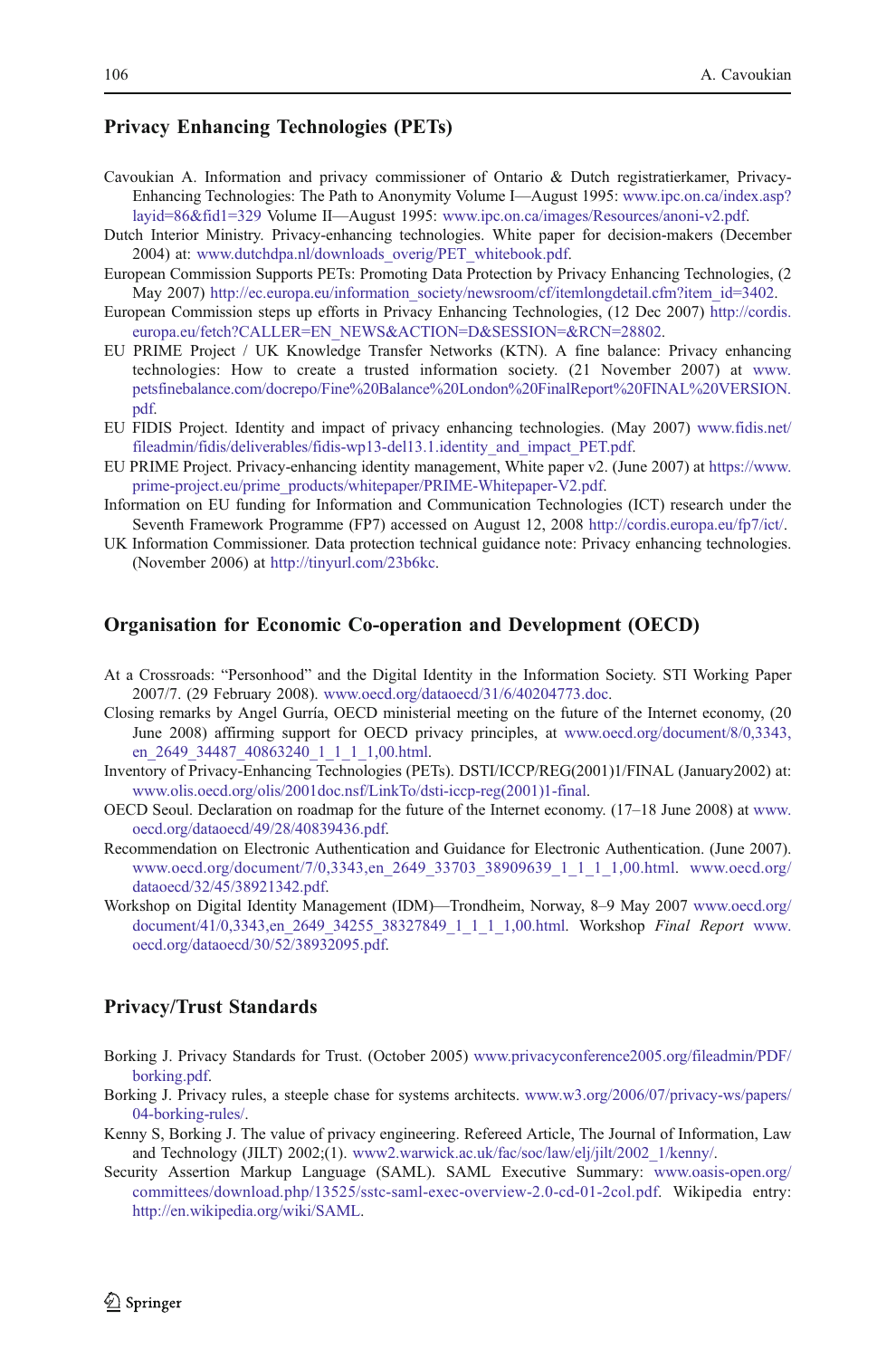- User Centric Identity Management: An Oxymoron Or The Key To Getting Identity Management Right?, Presentation by Malcolm Crompton, Information Integrity Solutions Pty Ltd; (April 2008): [www.](http://www.iispartners.com/NZ_background_paper_29.04.08.pdf) [iispartners.com/NZ\\_background\\_paper\\_29.04.08.pdf](http://www.iispartners.com/NZ_background_paper_29.04.08.pdf). Presentation: www.iispartners.com/NZ [presentation\\_ 29.04.08.pdf](http://www.iispartners.com/NZ_presentation_29.04.08.pdf).
- 29th International Data Protection and Privacy Commissioners' Conference. (Sept 2007), Resolution on development of international standards. [www.privacyconference2007.gc.ca/Global%20Standards%](http://www.privacyconference2007.gc.ca/Global%20Standards%20Resolution%20-%20English.pdf) [20Resolution%20-%20English.pdf](http://www.privacyconference2007.gc.ca/Global%20Standards%20Resolution%20-%20English.pdf).
- 29th International Conference of Data Protection and Privacy Commissioners. (September 2007) Terra Incognita standards workshop–workbook: [www.privacyconference2007.gc.ca/workbooks/Terra\\_](http://www.privacyconference2007.gc.ca/workbooks/Terra_Incognita_workbook5_bil.pdf) [Incognita\\_workbook5\\_bil.pdf.](http://www.privacyconference2007.gc.ca/workbooks/Terra_Incognita_workbook5_bil.pdf)

#### Online Identity and Privacy: Issues and Recommendations

- CDT "Privacy principles for the development of user controls for behavioral targeting" (March 2008) at: [www.cdt.org/privacy/pet/Privacy\\_Controls\\_IPWG.pdf.](http://www.cdt.org/privacy/pet/Privacy_Controls_IPWG.pdf)
- European Network and Information Security Agency (ENISA). Security issues and recommendations for online social networks. Hogben G, editor. (October 2007). [www.enisa.europa.eu/doc/pdf/deliverables/](http://www.enisa.europa.eu/doc/pdf/deliverables/enisa_pp_social_networks.pdf) [enisa\\_pp\\_social\\_networks.pdf.](http://www.enisa.europa.eu/doc/pdf/deliverables/enisa_pp_social_networks.pdf)
- European Union. Article 29 data protection working party. Opinion 1/2008 on data protection issues related to search engines (4 April 2008). [http://ec.europa.eu/justice\\_home/fsj/privacy/docs/wpdocs/](http://ec.europa.eu/justice_home/fsj/privacy/docs/wpdocs/2008/wp148_en.pdf) [2008/wp148\\_en.pdf.](http://ec.europa.eu/justice_home/fsj/privacy/docs/wpdocs/2008/wp148_en.pdf)
- International Working Group on Data Protection in Telecommunications. Report and guidance on privacy in social network services—"Rome Memorandum"—43rd meeting, 2008; 3–4 March, Rome (Italy). [www.datenschutz-berlin.de/attachments/461/WP\\_social\\_network\\_services.pdf?1208438491.](http://www.datenschutz-berlin.de/attachments/461/WP_social_network_services.pdf?1208438491)
- Office of the Privacy Commissioner of Canada. Identity, privacy and the need of others to know who you are: A discussion paper on identity issues (September 2007). [www.privcom.gc.ca/information/pub/](http://www.privcom.gc.ca/information/pub/ID_Paper_e.pdf) [ID\\_Paper\\_e.pdf](http://www.privcom.gc.ca/information/pub/ID_Paper_e.pdf).
- Pew Internet & American Life Project. Digital footprints: Online identity management and search in the age of transparency (December 2007). [http://cdn.sfgate.com/chronicle/acrobat/2007/12/13/pip\\_](http://cdn.sfgate.com/chronicle/acrobat/2007/12/13/pip_digital_fp_2007.pdf) [digital\\_fp\\_2007.pdf.](http://cdn.sfgate.com/chronicle/acrobat/2007/12/13/pip_digital_fp_2007.pdf)
- Pew Internet & American Life Project. Seeding the cloud: What mobile access means for usage patterns and online content (March 2008), at [www.pewinternet.org/pdfs/PIP\\_Users.and.Cloud.pdf.](http://www.pewinternet.org/pdfs/PIP_Users.and.Cloud.pdf)
- Online Computer Library Center. Sharing, "Privacy and trust in our networked world" (Sept 2007), at: [www.oclc.org/reports/sharing/default.htm](http://www.oclc.org/reports/sharing/default.htm). Section on Privacy, Security and Trust at: [www.oclc.org/](http://www.oclc.org/reports/pdfs/sharing_part3.pdf) [reports/pdfs/sharing\\_part3.pdf](http://www.oclc.org/reports/pdfs/sharing_part3.pdf).
- Wright D, Gutwirth S, Friedewald M, Vildjiounaite E, Punie Y (Eds.). Safeguards in a World of Ambient Intelligence (Springer, 2008). [www.springer.com/computer/database+management+&+information+](http://www.springer.com/computer/database+management+&+information+retrieval/book/978-1-4020-6661-0) [retrieval/book/978-1-4020-6661-0](http://www.springer.com/computer/database+management+&+information+retrieval/book/978-1-4020-6661-0). Chapter 1: [www.springerlink.com/content/j23468h304310755/](http://www.springerlink.com/content/j23468h304310755/fulltext.pdf) [fulltext.pdf](http://www.springerlink.com/content/j23468h304310755/fulltext.pdf).

### Papers by Ann Cavoukian, Ph.D., Information and Privacy Commissioner/ Ontario

- An Internet Privacy Primer: Assume Nothing (August 2001). Joint paper with Microsoft Canada. [www.](http://www.ipc.on.ca/images/Resources/primer-e.pdf) [ipc.on.ca/images/Resources/primer-e.pdf.](http://www.ipc.on.ca/images/Resources/primer-e.pdf)
- "Best Practices for Online Privacy Protection" (June 2001). [www.ipc.on.ca/images/Resources/bpon-e.pdf](http://www.ipc.on.ca/images/Resources/bpon-e.pdf). Biometric Encryption: A positive-sum technology that achieves strong authentication, security AND privacy, at: [www.ipc.on.ca/index.asp?navid=46&fid1=608](http://www.ipc.on.ca/index.asp?navid=46&fid1=608).
- Concerns & Recommendations Regarding Government Public Key Infrastructures for Citizens (December 2002): [http://www.ipc.on.ca/index.asp?navid=46&fid1=339.](http://www.ipc.on.ca/index.asp?navid=46&fid1=339)
- Contactless Smart Card Applications: Design tool and privacy impact assessment. Joint paper with the Advanced Card Technology Association of Canada (ACT Canada), (May 2007): [wwww.ipc.on.ca/](http://www.ipc.on.ca/images/Resources/up-act_pia.pdf) [images/Resources/up-act\\_pia.pdf.](http://www.ipc.on.ca/images/Resources/up-act_pia.pdf)